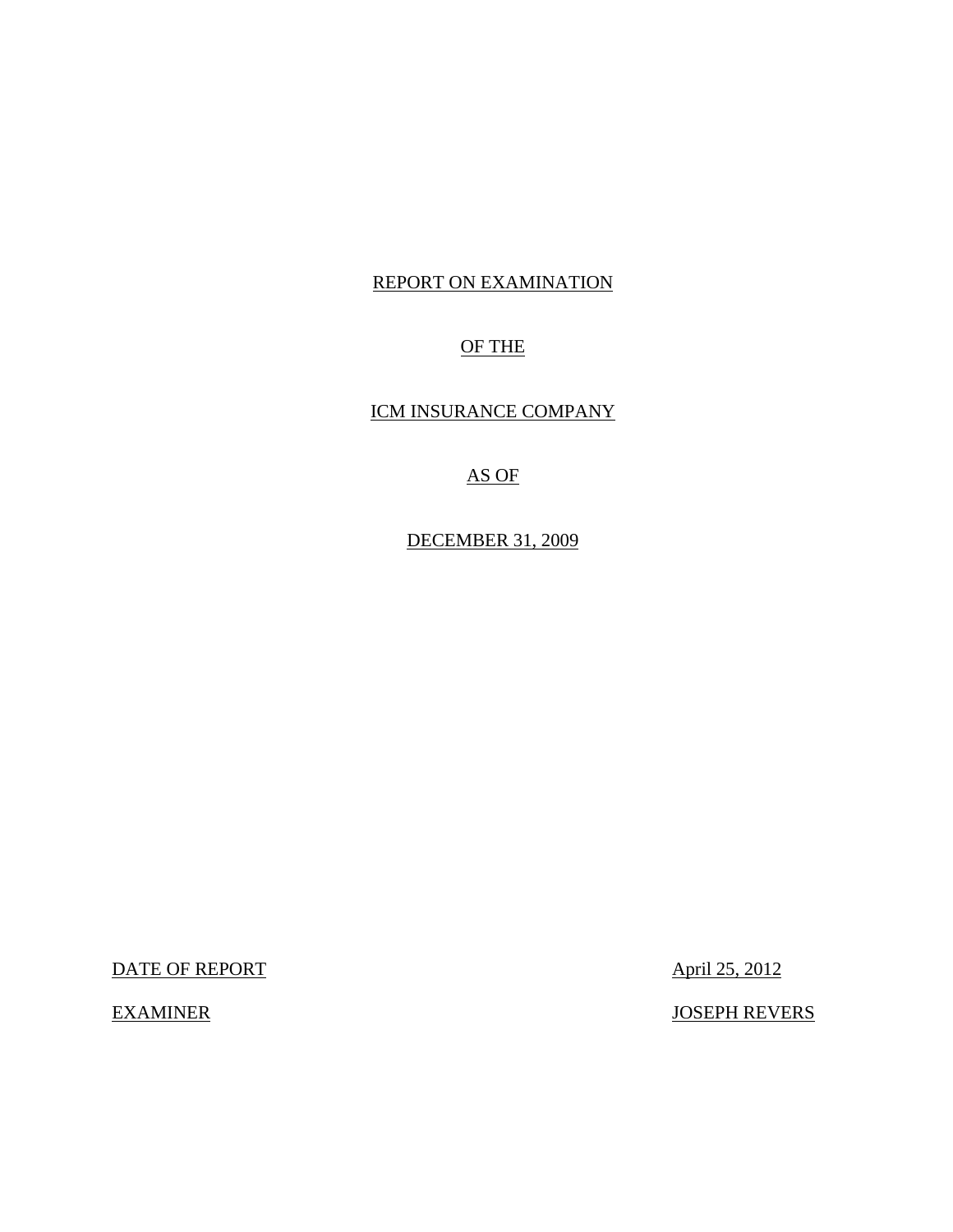# TABLE OF CONTENTS

# ITEM NO. PAGE NO. [1. Scope of examination 2](#page-3-0) [2. Description of Company 3](#page-4-0) [A. Management 3](#page-4-0)<br>B. Territory and plan of operation 5 B. Territory and plan of operation [C. Reinsurance 7](#page-8-0) [D. Holding company system 8](#page-9-0) E. Significant operating ratios 11 [F. Risk management and internal controls 12](#page-13-0) 3. Financial statements 14 A. Balance sheet 14 B. Statement of income 16 4. Losses and loss adjustment expenses 17 [5. Retroactive reinsurance ceded 18](#page-19-0) [6. Conclusion 18](#page-19-0) 7. Compliance with prior report on examination 19 8. Summary of comments and recommendations 20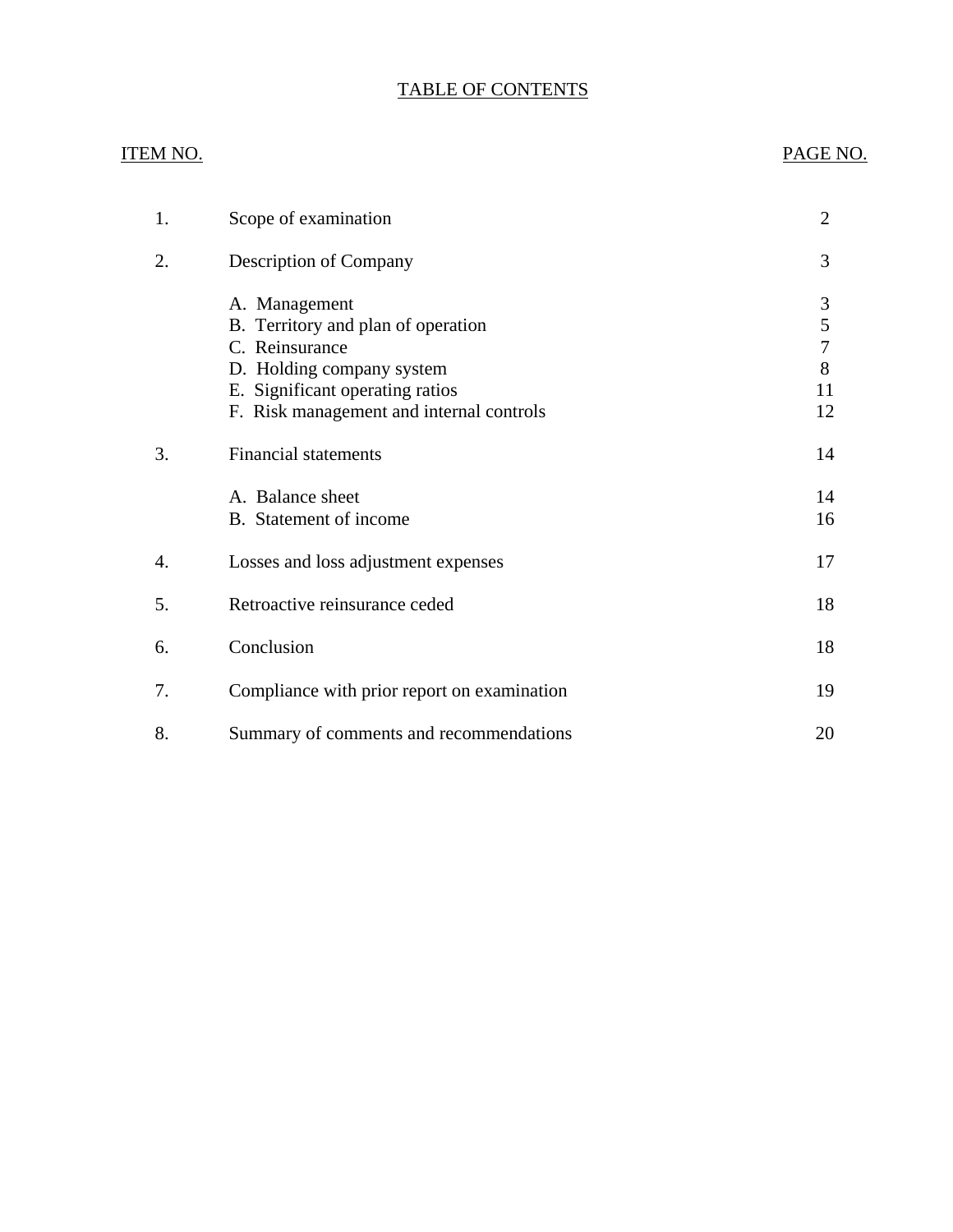

# NEW YORK STATE DEPARTMENTof *~,........,,* FINANCIAL SERVICES

 Andrew M. Cuomo Benjamin M. Lawsky Governor Superintendent

April 25, 2012

Honorable Benjamin M. Lawsky Superintendent of Financial Services Albany, New York 12257

Sir:

Pursuant to the requirements of the New York Insurance Law, and in compliance with the instructions contained in Appointment Number 30568 dated May 22, 2010 attached hereto, I have made an examination into the condition and affairs of ICM Insurance Company as of December 31, 2009, and submit the following report thereon.

Wherever the designation "the Company" appears herein without qualification, it should be understood to indicate ICM Insurance Company.

Wherever the term "Department" appears herein without qualification, it should be understood to mean the New York Insurance Department.

The examination was conducted at the offices of Chiltington International, Inc. located at 100 Commons Way, Suite 210, Holmdel, NJ 07733.

This examination has determined that as of December 31, 2009, the Company's capital of \$5,000,000 was impaired in the amount of \$2,611,169. Subsequently, on February 6, 2012, the Company amended its charter to reduce its outstanding capital stock from \$5,000,000 to \$2,000,000. If the charter amendment had been in effect as of the examination date, the Company's capital would not have been impaired.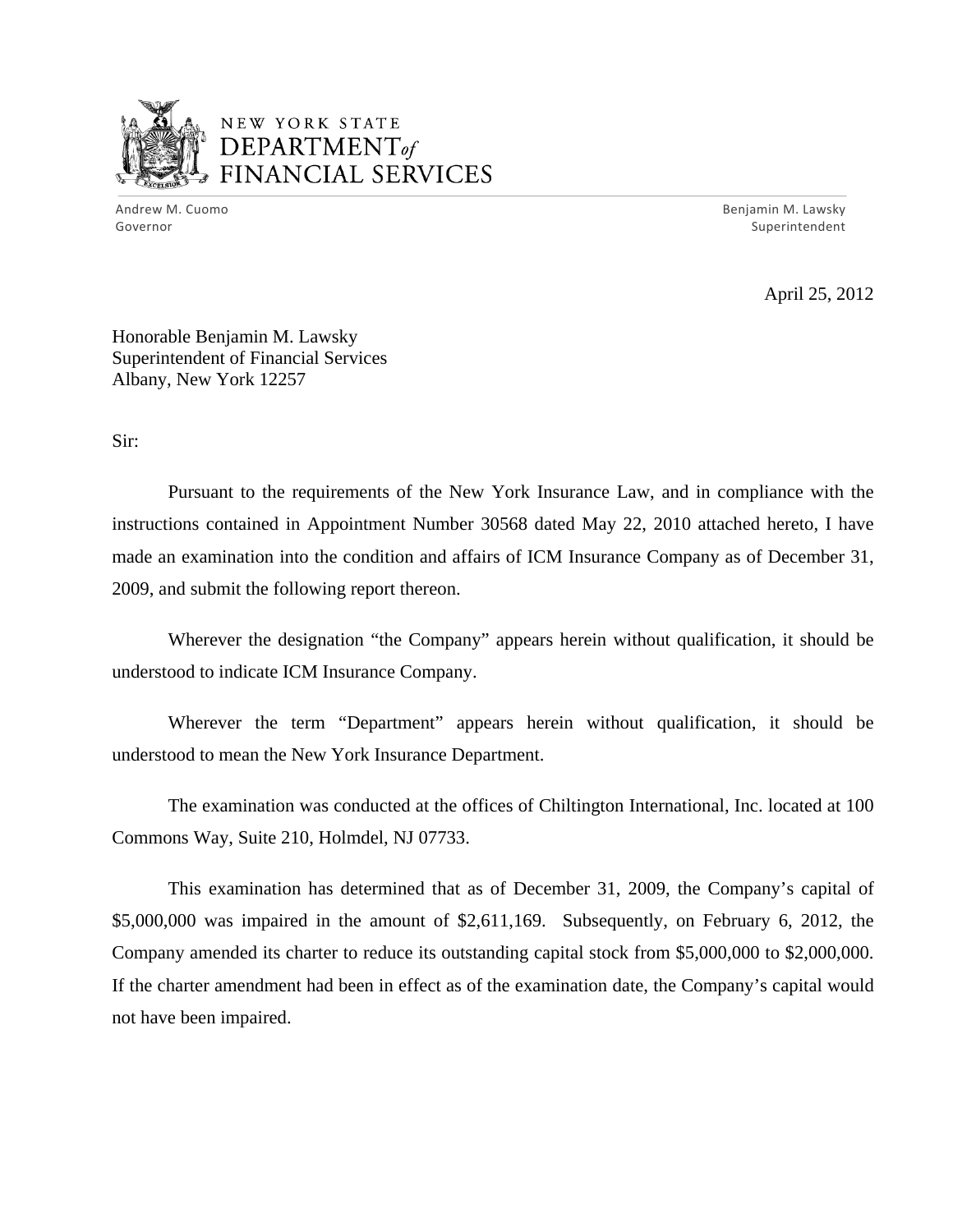#### 1. SCOPE OF EXAMINATION

<span id="page-3-0"></span>The Department has performed a multi-state examination of ICM Insurance Company*.* The previous examination was conducted as of December 31, 2006. This examination covered the threeyear period from January 1, 2007 through December 31, 2009. Transactions occurring subsequent to this period were reviewed where deemed appropriate by the examiner.

This examination was conducted in accordance with the National Association of Insurance Commissioners ("NAIC") Financial Condition Examiners Handbook ("Handbook"), which requires that we plan and perform the examination to evaluate the financial condition and identify prospective risks of the Company by obtaining information about the Company including corporate governance, identifying and assessing inherent risks within the Company and evaluating system controls and procedures used to mitigate those risks. This examination also includes assessing the principles used and significant estimates made by management, as well as evaluating the overall financial statement presentation, management's compliance with Statutory Accounting Principles and annual statement instructions when applicable to domestic state regulations.

All financially significant accounts and activities of the Company were considered in accordance with the risk-focused examination process*.* The examiners also relied upon audit work performed by the Company's independent public accountants when appropriate.

This examination report includes a summary of significant findings for the following items as called for in the Financial Condition Examiners Handbook of the NAIC:

> Significant subsequent events Company history Corporate records Management and control Territory and plan of operation Growth of Company Loss experience Reinsurance Accounts and records Statutory deposits Financial statements Summary of recommendations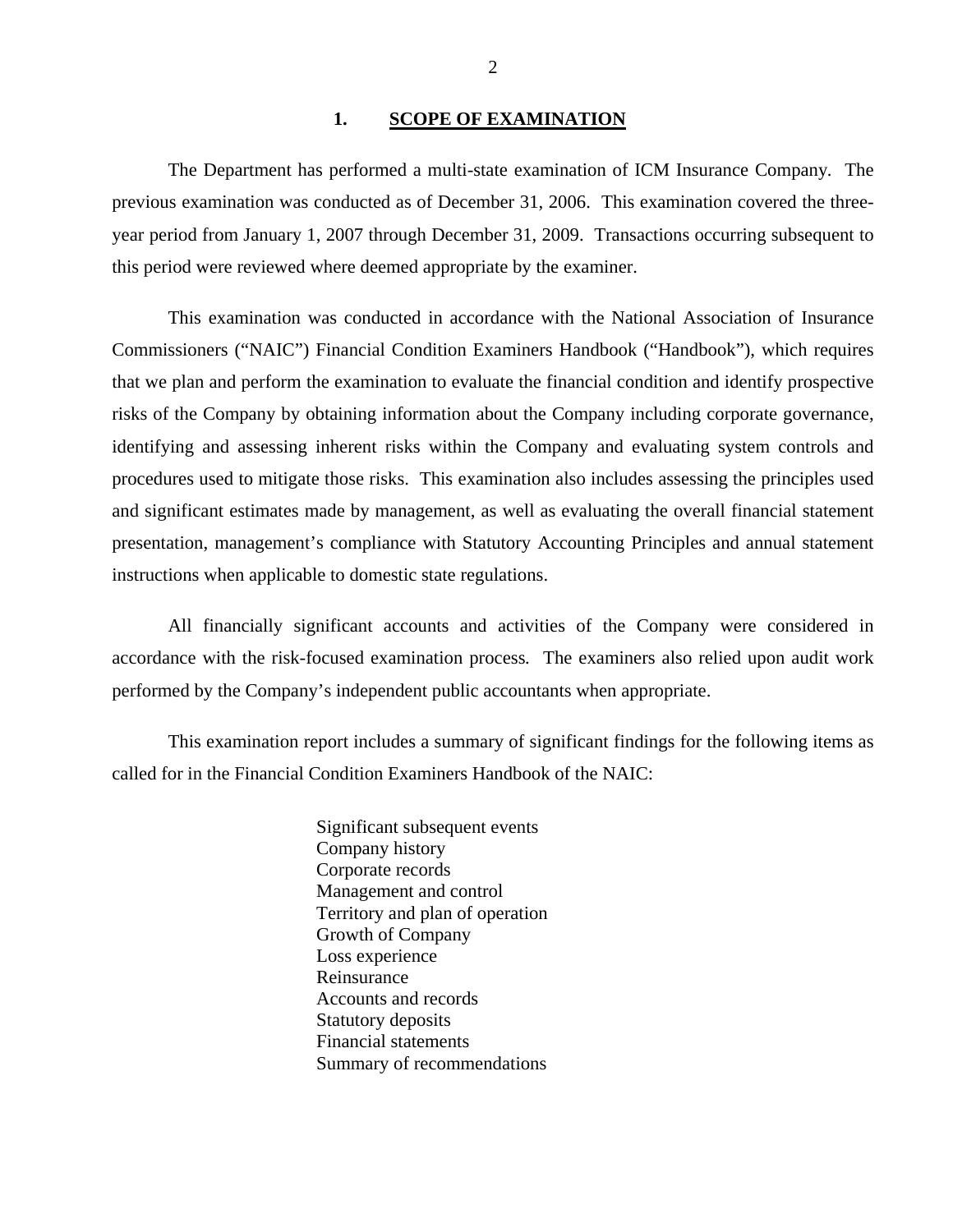<span id="page-4-0"></span>A review was also made to ascertain what action was taken by the Company with regard to comments and recommendations contained in the prior report on examination.

This report on examination is confined to financial statements and comments on those matters that involve departures from laws, regulations or rules, or that are deemed to require explanation or description.

#### **2. DESCRIPTION OF COMPANY**

The Company was incorporated under the laws of the State of New York on May 1, 1981, as Baltica-Skandinavia Reinsurance Company of America, Inc. It became licensed and commenced business on September 23, 1981.

In 1994, the Company ceased writing or accepting any new business. On July 18, 1995, pursuant to the provisions of Section 1104(c) of the New York Insurance Law, the Department issued a stipulation restricting the Company from writing any new or renewal business. On September 27, 2005, the Department rescinded the stipulation thereby allowing the Company to resume underwriting business. The Company resumed underwriting direct business in late 2005.

On December 22, 2000, Insurance Capital Management, Inc. (a Delaware corporation) purchased all of the outstanding shares of the Company from Trygg-Baltica Forsikring A/S and changed the Company's name to ICM Insurance Company on February 3, 2001.

At December 31, 2009, capital paid in was \$5,000,000 consisting of 50,000 shares of common stock at \$100 par value per share. Gross paid in and contributed surplus was \$5,592,077. Gross paid in and contributed surplus did not change since the last examination.

A. Management

Pursuant to the Company's charter and by-laws, management of the Company is vested in a board of directors consisting of not less than seven nor more than seventeen members. The board meets three to four times during each calendar year. At December 31, 2009, the board of directors was comprised of the following thirteen members: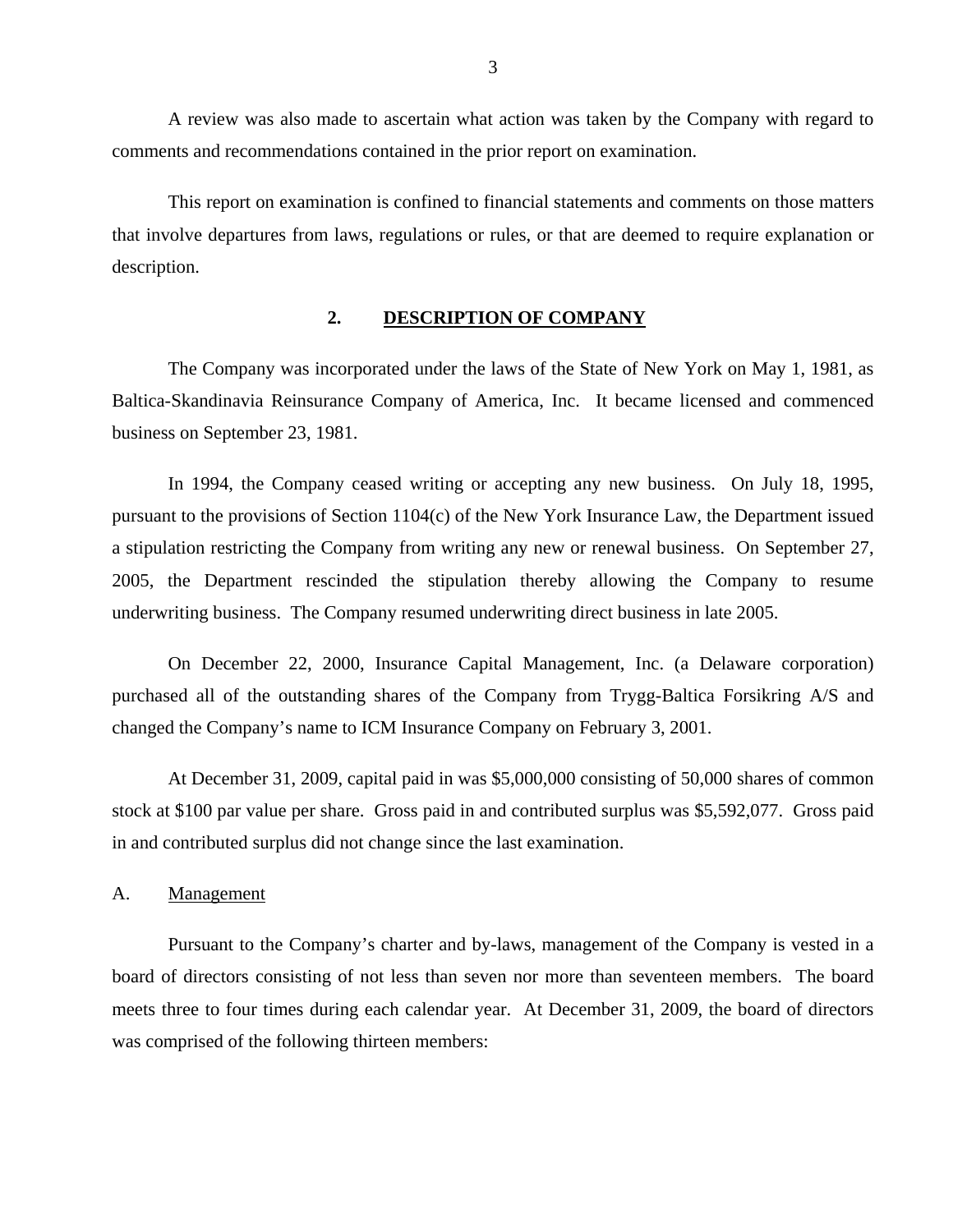#### Name and Residence

Jeffrey M**.** Fuhrman New Canaan, CT

Mark R. Graham New York, NY

Joseph G. Grasso Philadelphia, PA

Robert J**.** Hall Haveford, PA

Clark K**.** Hunt Dallas, TX

Loic De Kertanguy New York, NY

Jonathan Kline Queens, NY

Elliott M**.** Kroll New York, NY

John McNiff Plymouth Meeting, PA

Julius A. Rousseau, III New York, NY

David L**.** Tohir New Canaan, CT

Alan Wade Tompkins Dallas, TX

Gerhard T**.** Van Arkel Haveford, PA

Principal Business Affiliation

President, IMG Artists, LLC

President & Chairman, Insurance Capital Management, Inc.

Partner, Wiggin and Dana LLP

Principal, Andesite Holdings

Unity Hunt, Inc.

JB Martin Company

Counsel, Smith, Gambrell & Russell LLP

Partner, Arent Fox, LLP

President, Discovery Capital Management

Partner, Arent Fox, LLP

Executive Vice President, K Road Power, Inc.

Vice President and General Counsel, Unity Hunt, Inc.

Wilmington Trust

A review of the minutes of the board of directors' meetings held during the examination period indicated that the meetings were generally well attended and each board member has an acceptable record of attendance with the exception of Robert J. Hall and John P. McNiff, each of whom attended less than 50% of the meetings for which they were eligible to attend.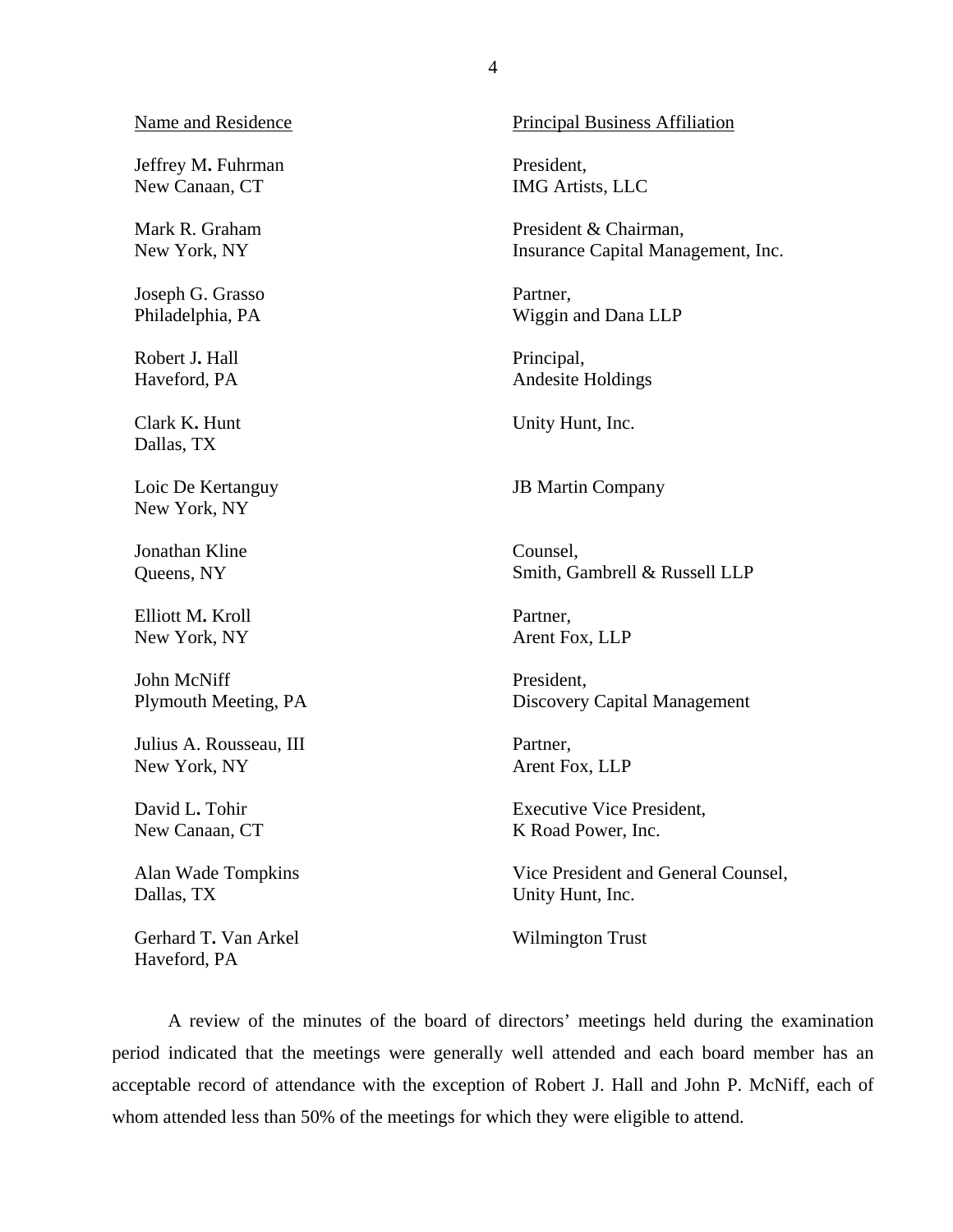Members of the board have a fiduciary responsibility and must evince an ongoing interest in the affairs of the insurer. It is essential that board members attend meetings consistently and set forth their views on relevant matters so that the board may reach appropriate decisions. Individuals who fail to attend at least one-half of the regular meetings do not fulfill such criteria**.** It is recommended that board members who are unable or unwilling to attend meetings consistently should resign or be replaced.

As of December 31, 2009, the principal officers of the Company were as follows:

Name Title

Mark R. Graham Elliott M. Kroll Donald H. Wustrow William H. Beikes

President Vice President and Secretary Treasurer Vice President – Claims

#### Conflict of Interest Policy and Statements

The Company has not established a conflict of interest policy, which would describe what might constitute potential conflicts of interest for an officer, director or key employees of the Company. It is recommended that the Company establish a conflict of interest policy and submit such policy to its board of directors for approval. Additionally, it is recommended that the Company require its officers, directors and key employees to complete and sign on an annual basis a conflict of interest statement, wherein the signer would disclose any potential conflicts of interest, and retain the statements in its files. It is further recommended that the completed and signed conflict of interest statements be provided to the Company's board of directors annually and that the minutes of the board of directors' meetings acknowledge their review.

#### B. Territory and Plan of Operation

As of December 31, 2009, the Company was licensed to write business in nineteen states.

As of the examination date, the Company was authorized to transact the kinds of insurance as defined in the following numbered paragraphs of Section 1113(a) of the New York Insurance Law: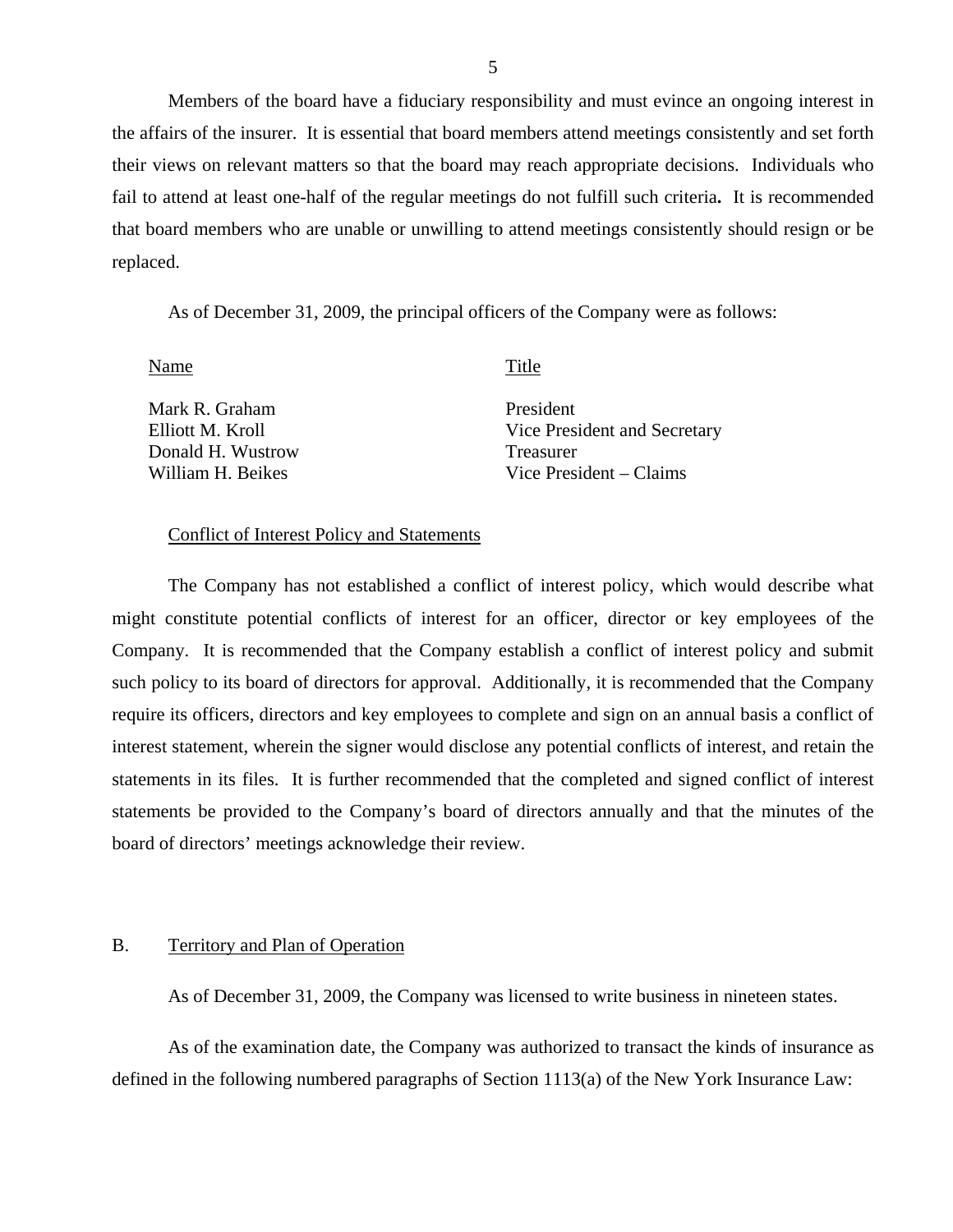| <u>Paragraph</u> | Line of Business                               |
|------------------|------------------------------------------------|
| 3                | Accident & health                              |
| 4                | Fire                                           |
| 5                | Miscellaneous property                         |
| 6                | Water damage                                   |
| 7                | Burglary and theft                             |
| 8                | Glass                                          |
| 9                | Boiler and machinery                           |
| 10               | Elevator                                       |
| 11               | Animal                                         |
| 12               | Collision                                      |
| 13               | Personal injury liability                      |
| 14               | Property damage liability                      |
| 15               | Workers' compensation and employers' liability |
| 16               | Fidelity and surety                            |
| 17               | Credit                                         |
| 19               | Motor vehicle and aircraft physical damage.    |
| 20               | Marine and inland marine                       |
| 21               | Marine protection and indemnity                |
|                  |                                                |

Based on the lines of business for which the Company was licensed at December 31, 2009, and pursuant to the provisions of Article 41 of the New York Insurance Law, its minimum required to maintain surplus to policyholders was \$2,200,000. Subsequently, on February 6, 2012, the Company's license was amended to remove the authority to write the kinds of insurance defined in subparagraphs 3, 8, 10, 11, 15, 16 and 17 of Section 1113(a) of the New York Insurance Law, which reduced its minimum required surplus pursuant to Article 41 of the New York Insurance Law from \$2,200,000 to \$1,050,000.

The Company writes substandard automobile insurance in the states of Colorado, Texas, Utah and Wisconsin through a network of independent insurance agents.

The following schedule shows the direct premiums written by the Company both in total and in New York for the period under examination:

|               |                |                       | Premiums Written in New York State as a |
|---------------|----------------|-----------------------|-----------------------------------------|
| Calendar Year | New York State | <b>Total Premiums</b> | Percentage of Total Premium             |
| 2007          | $\Omega$       | \$6,322,353           | $0.00\%$                                |
| 2008          | $\Omega$       | \$5,131,549           | 0.00%                                   |
| 2009          | $\Omega$       | \$5,619,335           | 0.00%                                   |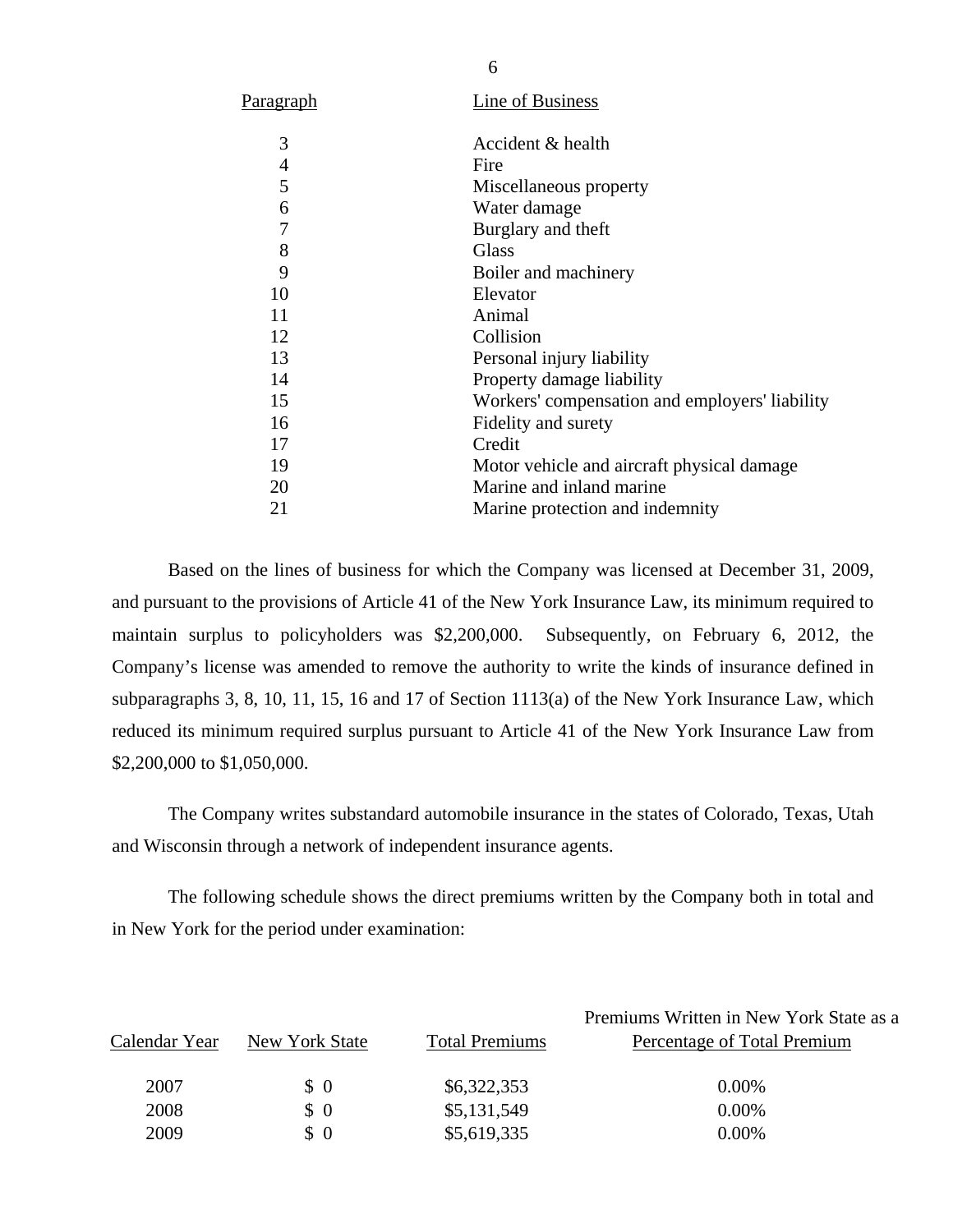#### <span id="page-8-0"></span>C. Reinsurance

#### Assumed

Assumed reinsurance accounted for 43% of the Company's gross premium written at December 31, 2009. The Company's assumed business was derived from one reinsurance contract and consisted only of substandard auto coverage. The contract was effective on January 1, 2009, but was not executed until December 31, 2009. The Company accounted for this contract as prospective reinsurance, which is contrary to the provisions of Paragraph 24 of Statements of Statutory Accounting Principle ("SSAP") No. 62R, which states:

". . . If an agreement entered into, renewed or amended on or after January 1, 1994 has not been finalized, reduced to a written form and signed by the parties within nine months after the commencement of the policy period covered by the reinsurance arrangement, then the arrangement is presumed to be retroactive and shall be accounted for as a retroactive reinsurance agreement."

It is recommended that the Company account for the assumed reinsurance contract entered into effective January 1, 2009 as retroactive reinsurance pursuant to the provisions of Paragraph 24 of SSAP No. 62R.

#### Ceded

As of December 31, 2009 the Company had one ceded reinsurance contract in effect:

| Type of Treaty    | Cession                             |  |  |
|-------------------|-------------------------------------|--|--|
| Quota Share       | 50% quota share on substandard auto |  |  |
| 100% unauthorized | business written in Texas           |  |  |

The ceded reinsurance agreement referenced above was reviewed and found to contain the required clauses, including an insolvency clause meeting the requirements of Section 1308 of the New York Insurance Law.

#### Loss Portfolio Transfer

Effective October 1, 2000, the Company entered into a loss portfolio transfer agreement whereby it ceded 100% of its outstanding losses and loss adjustment expenses, net of other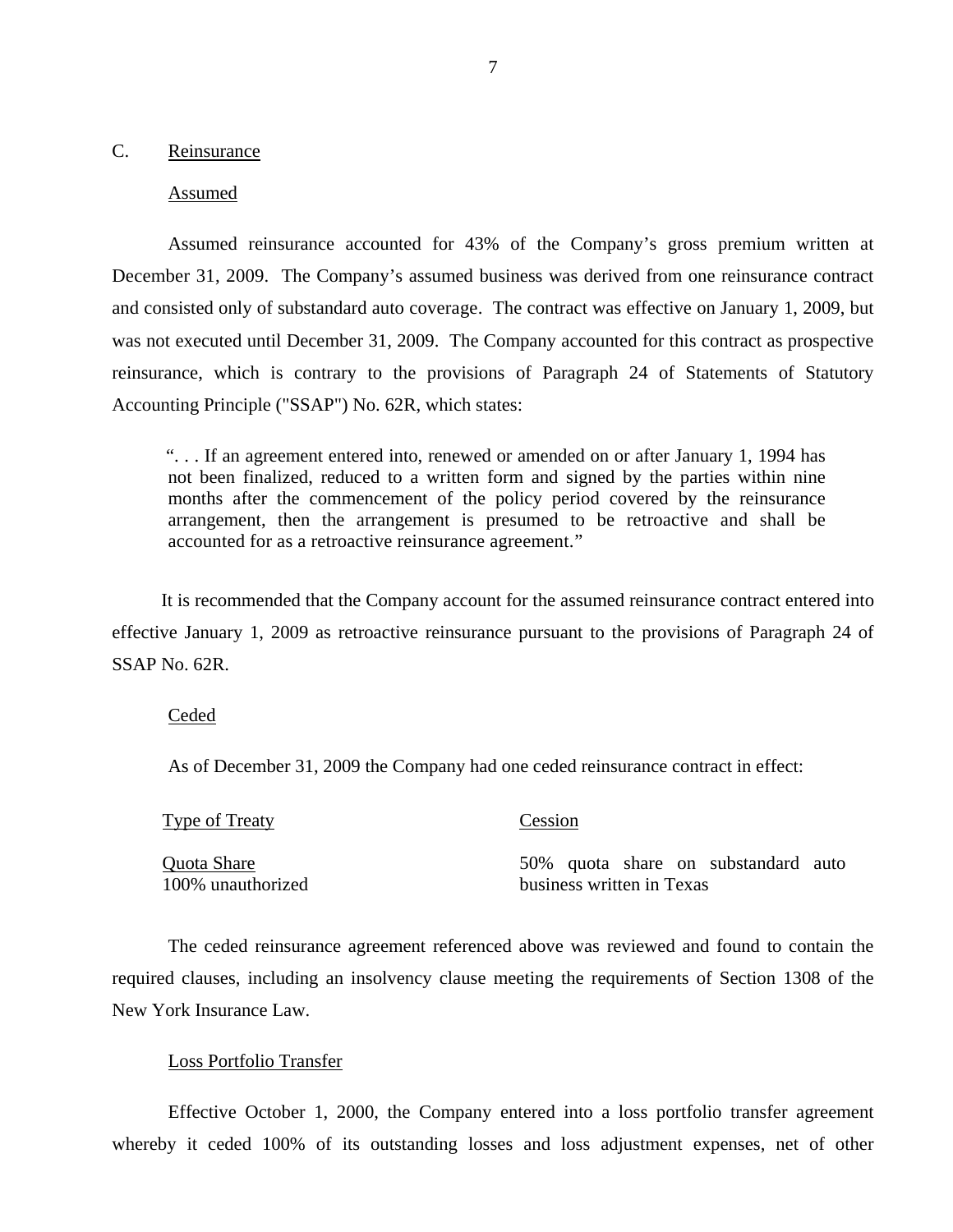<span id="page-9-0"></span> Company obtained a letter of credit from Max Re equal to the reserves transferred. The agreement reinsurance, to Max Reinsurance Company ("Max Re"), a Bermuda insurer. The Company paid Max Re \$22,659,000, which was equal to the outstanding losses and loss adjustment expense reserves (including reinsurance payable on paid losses) reported by the Company as of September 30, 2000. The agreement provides coverage for up to \$30,000,000 of losses and loss adjustment expenses. The was accounted for pursuant to the requirements of Department Regulation 108. As of December 31, 2009, the inception-to-date incurred losses subject to the loss portfolio transfer were \$29,371,313, which leaves only \$628,687 of coverage remaining.

Upon review of the Schedule F data reported by the Company in its filed 2009 annual statement, it was noted that the Company reported an unauthorized reinsurer as authorized. The misclassification did not have a material effect on the provision for reinsurance; nevertheless, it is recommended that the Company take proper care in completing Schedule F-Part 3 and properly report unauthorized reinsurers.

It was also noted that the reinsurance recoverable on paid losses and loss adjustment expenses reported in Columns 7 and 8 of Schedule F - Part 3 did not agree with the amount reported on line 14.1 (Amounts recoverable from reinsurers) of the balance sheet in its 2009 annual statement. The difference in the recoverable amount was not material; therefore, no examination change is warranted. It is recommended that the Company take proper care in completing its annual statement to ensure that the reinsurance recoverable amount reported on the balance sheet agrees with the amount reported on Schedule F-Part 3.

Additionally, management has represented that all material ceded reinsurance agreements transfer both underwriting and timing risk as set forth in SSAP No. 62.

#### D. Holding Company System

The Company is wholly-owned by Insurance Capital Management, Inc., a Delaware corporation. A review of the holding company registration statements filed with this Department indicated that such filings were complete. The following is a chart of the holding company system at December 31, 2009: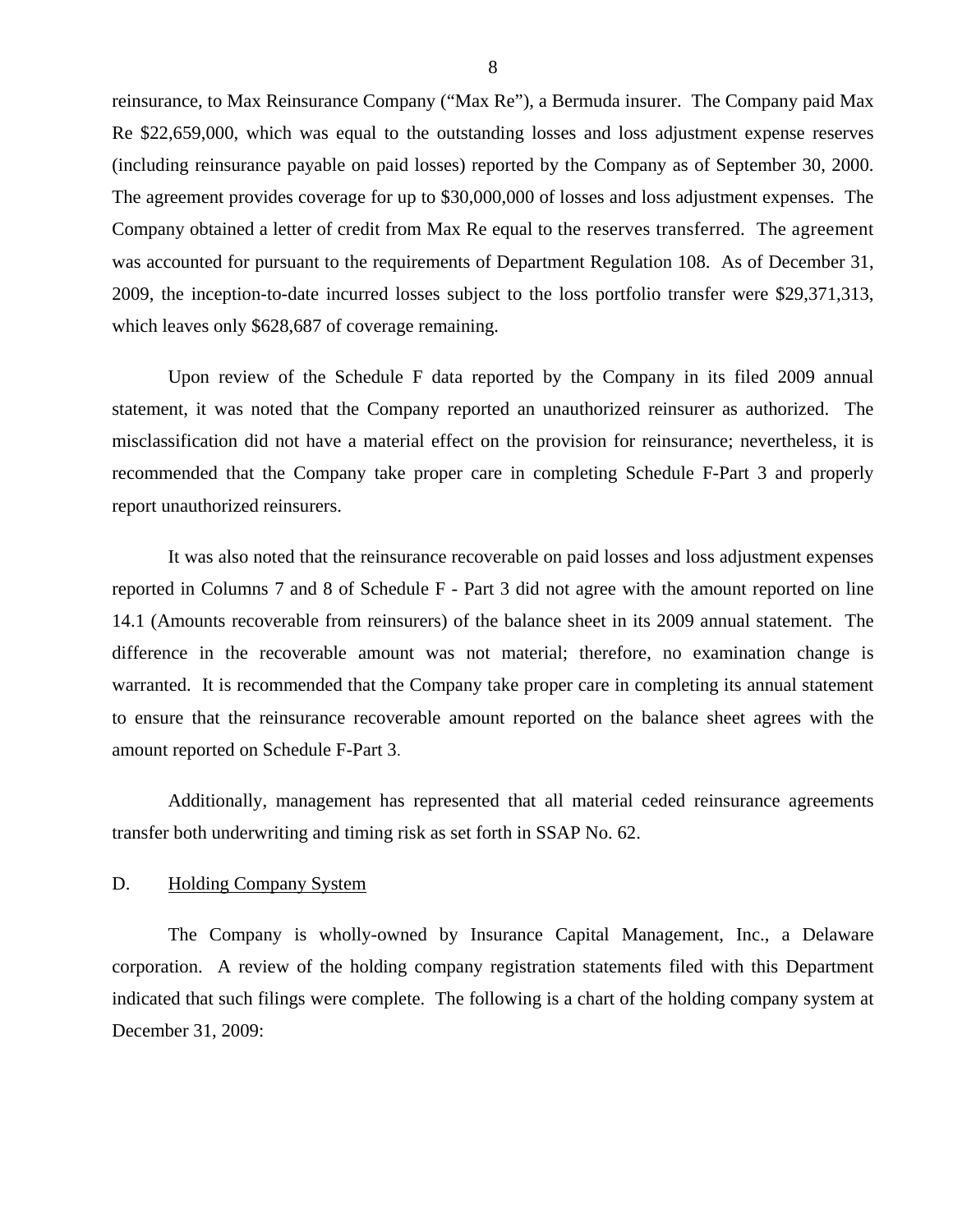

As of December 31, 2009 the Company was party to the following agreement with an affiliate:

#### Services Agreement between ICM Insurance Company and ICM Insurance Management, Inc.

Effective January 1, 2006 ICM Insurance Company entered into a services agreement with ICM Insurance Management, Inc. ("Management"), whereby Management agrees to provide certain administration, investment and management services.

As of December 31, 2009 the Company was party to the following agreements with nonaffiliates:

### Service Agreement between ICM Insurance Company and Chiltington International, Inc.

Effective March 1, 2000, the Company entered into a service agreement with Chiltington International, Inc. ("Chiltington"), an insurance and reinsurance consulting firm, whereby Chiltington manages the day-to-day run-off operations of the Company. The Company pays Chiltington a flat annual fee plus any documented expenses incurred relating to the Company.

Investment Services Agreement between ICM Insurance Company and Chartwell Investment Partners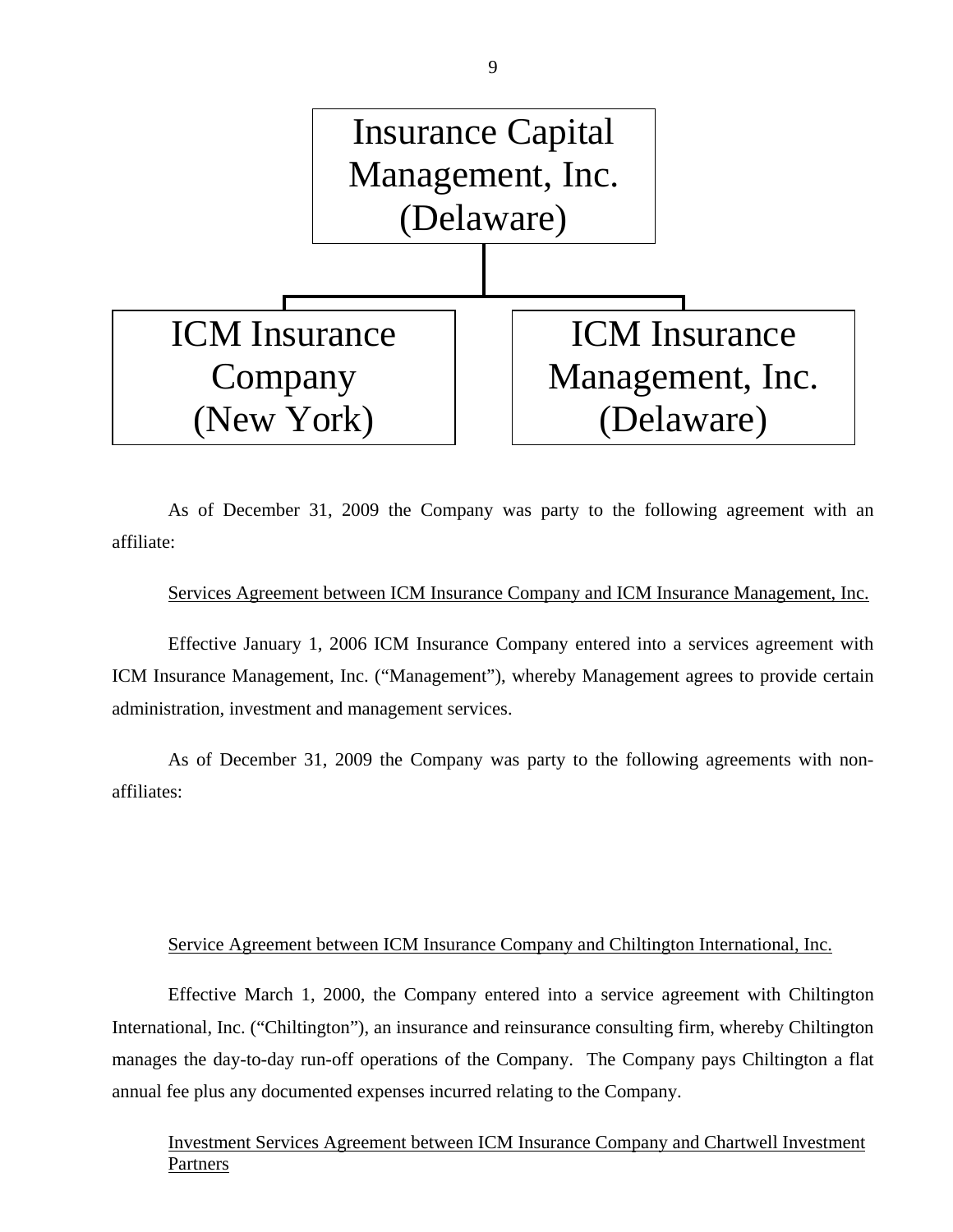Effective December 1, 2001, the Company entered into an investment services agreement with Chartwell Investment Partners, LP ("Chartwell"), an investment advisory firm, whereby Chartwell provides investment services for the Company. The services include investment advisory services, purchases and sales of securities, and providing the information necessary to enable the Company to prepare the investment schedules in its annual and quarterly statements. The Company pays Chartwell a flat annual fee for these services.

#### General Agency Agreement between ICM Insurance Company and Destiny Insurance Agency

 with Destiny Insurance Agency ("Destiny"), whereby Destiny agrees to produce and administer the Company's personal automobile insurance policies in the State of Texas. The Company agrees to Effective June 30, 2009, ICM Insurance Company entered into a general agency agreement pay Destiny an agency commission, adjustable based on loss ratio. The claims administration of the Company's Texas business will be performed by Lindsay General Insurance Agency.

### Policy Administration Agreement between ICM Insurance Management, Inc. and Lindsay General Insurance Agency

Effective June 30, 2009, ICM Insurance Management, Inc. entered into a policy administration agreement with Lindsay Insurance Agency ("Lindsay") whereby Lindsay agrees to issue and administer ICM Insurance Company's personal automobile policies underwritten in the states of Colorado, Wisconsin and Utah. ICM Insurance Company agrees to pay Lindsay a percentage of the premium collected.

# Claims Administration Agreement between ICM Insurance Management, Inc. and Lindsay General Insurance Agency

Effective June 30, 2009, ICM Insurance Management, Inc. entered into a claims administration agreement with Lindsay Insurance Agency. Pursuant to the terms of the agreement Lindsay agrees to administer the obligations of ICM Insurance Company arising from personal automobile policies: (1) underwritten by Destiny General Agency on behalf of the Company in the state of Texas and (2) underwritten directly by the Company in the states of Colorado, Utah and Wisconsin. The Company agrees to pay Lindsay a percentage of the premium collected.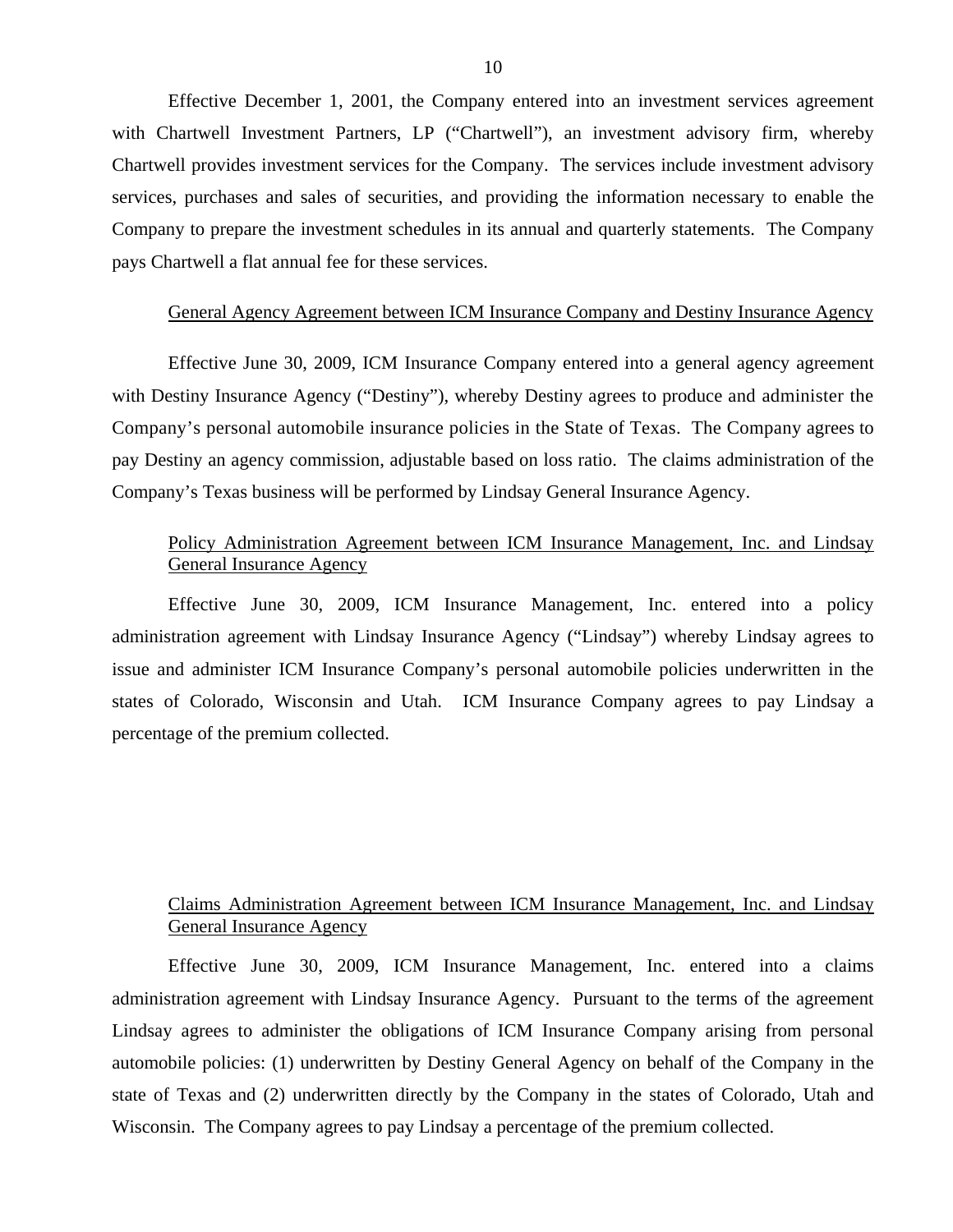## E. Significant Operating Ratios

The following ratios have been computed as of December 31, 2009, based upon the results of this examination:

| Net premiums written to surplus as regards policyholders                                      |        |  |
|-----------------------------------------------------------------------------------------------|--------|--|
| Liabilities to liquid assets (cash and invested assets less investments in affiliates) 133.2% |        |  |
| Premiums in course of collection to surplus as regards policyholders                          | 193.3% |  |

All of the above ratios fall outside the benchmark ranges set forth in the Insurance Regulatory Information System of the National Association of Insurance Commissioners.

The underwriting ratios presented below are on an earned/incurred basis and encompass the three-year period covered by this examination:

|                                                                                      | Amounts                   | Ratios           |
|--------------------------------------------------------------------------------------|---------------------------|------------------|
| Losses and loss adjustment expenses incurred<br>Other underwriting expenses incurred | \$22,972,806<br>9,214,564 | 118.40%<br>47.49 |
| Net underwriting loss                                                                | (12,785,332)              | (65.90)          |
| Premiums earned                                                                      | \$19,402,038              | 100.00%          |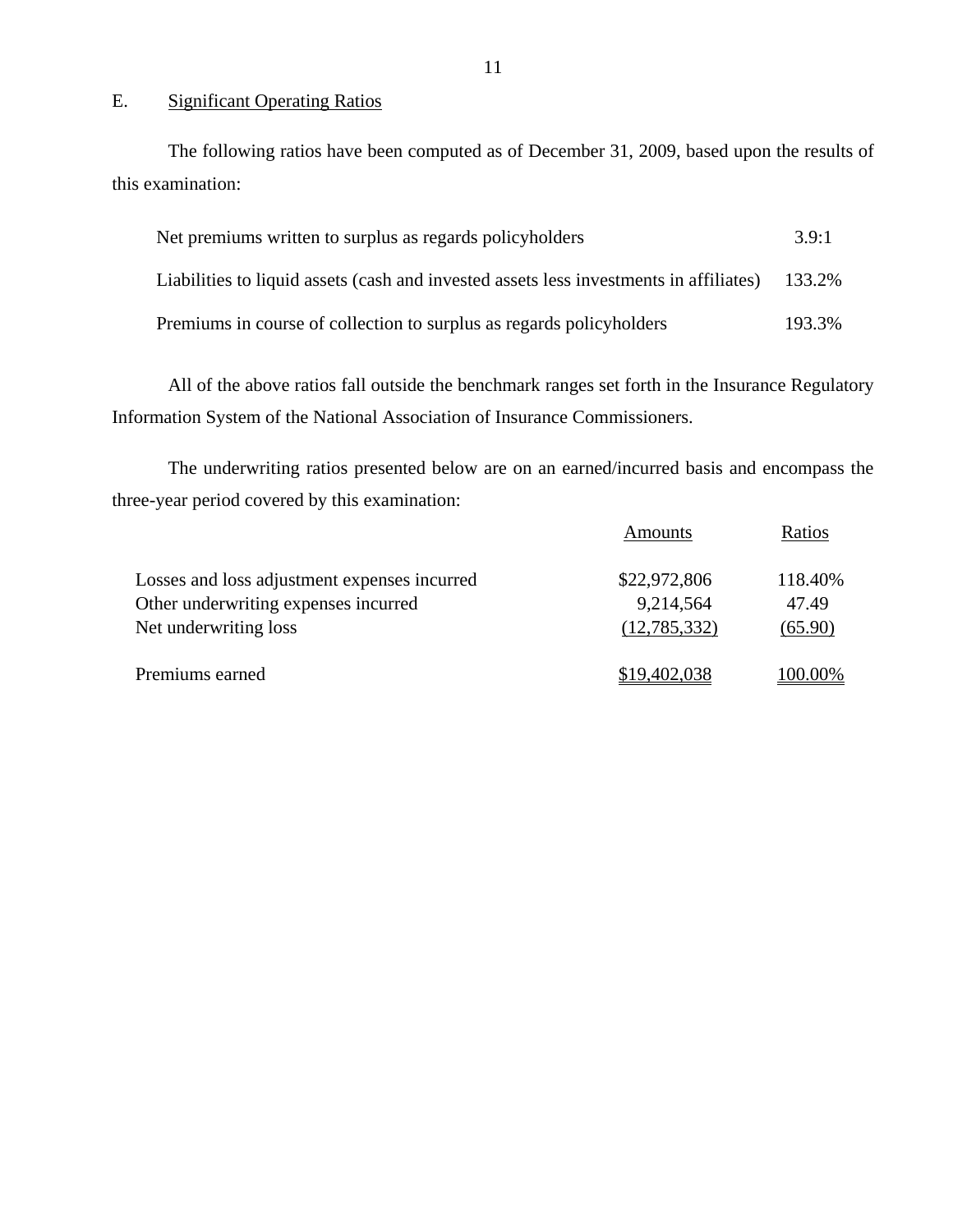<span id="page-13-0"></span>F. Risk Management and Internal Controls

As noted in Section 2D of this report, the Company entered into a Policy Administration Agreement and a Claims Administration Agreement with Lindsay General Insurance Agency ("Lindsay").

The examiners randomly selected a sample of 44 policy files produced by Lindsay pursuant to the Policy Administration Agreement for review. The Company requested that Lindsay provide the examiners with copies of the sample policy files; however, Lindsay did not maintain copies of the policy files. Therefore, the Company's CFO had to send requests to each of the agents who produced the business in order to obtain the policy files.

The examiners were ultimately able to obtain 42 of the 44 sampled policy files from the agents; the remaining 2 files were never provided. 15 of the files were provided 2 weeks after the request was made; 22 files were provided 3 weeks after; 3 files after 4 weeks; and 2 files after 5 weeks.

Section 5.08 of the Policy Administration Agreement states:

The Administrator shall account for and furnish to the Company and upon request with reasonable notice, all Policy files created with respect to all Policies administered under this Agreement.

Further, Section 5.11 of the Policy Administration Agreement states, in part:

The Administrator shall maintain on behalf of the Company complete copies of all documents created with respect to all Policies.

The failure of the Administrator to maintain the policy files and furnish them to the Company upon request is in violation of Sections 5.08 and 5.11 of the Policy Administration Agreement. It is noted that as of the date of this report, the Company has never done an audit of the policy administration function of the Administrator, even though the Agreement has been in effect since June 30, 2009.

The failure to audit the Administrator represents a lack of internal control by the Company. It is recommended that the Company exercise proper oversight of the Administrator by performing periodic audits of the Lindsay's policy administration function to ensure compliance with the terms of the Policy Administration Agreement.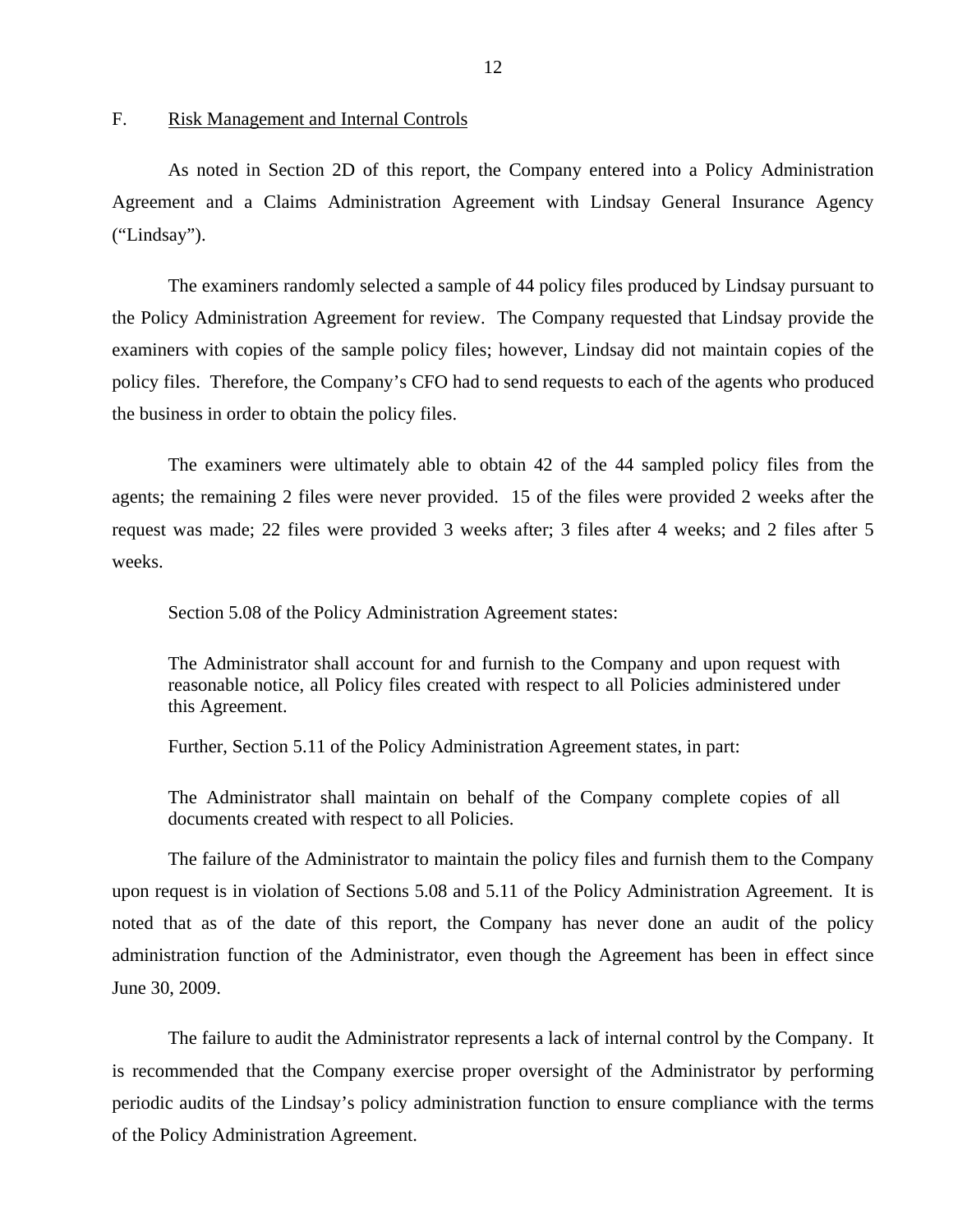The examiners also selected a sample of claim files administered by Lindsay pursuant to the Claim Administration Agreement for review. Although all of the requested files were provided, it was noted that the files did not contain sufficient documentation to support the claim payments made. Additionally, the claim files did not contain sufficient information to support cessions to National Guaranty Insurance Company ("NGIC"), whereby NGIC assumes 50% of the policies issued by the Company and underwritten by the Lindsay pursuant to a quota share reinsurance agreement. It is noted Lindsay is an affiliate of NGIC.

Section 5.11 of the Claims Administration Agreement states, in part:

The Administrator shall maintain on behalf of the Company complete copies of all documents and claim files created with respect to all loss occurrences thereunder.

The failure of the Administrator to maintain sufficient supporting documentation in the claim files is in violation of Sections 5.11 of the Claim Administration Agreement. It is noted that as of the date of this report, the Company has never done an audit of the claim administration function of the Administrator, even though the Agreement has been in effect since June 30, 2009.

The failure to audit the Administrator represents a lack of internal control by the Company. It is recommended that the Company exercise proper oversight of the Administrator by performing periodic audits of the Lindsay's claim administration function to ensure compliance with the terms of the Claim Administration Agreement and to ensure that all claim payments are properly documented and the reinsured portion of the claims are properly billed to the reinsurer and collected.

It should be noted that all information regarding the run-off portion of the Company's operations maintained by Chiltington International pursuant to the terms of its service agreement with the Company was readily available and provided in a timely manner.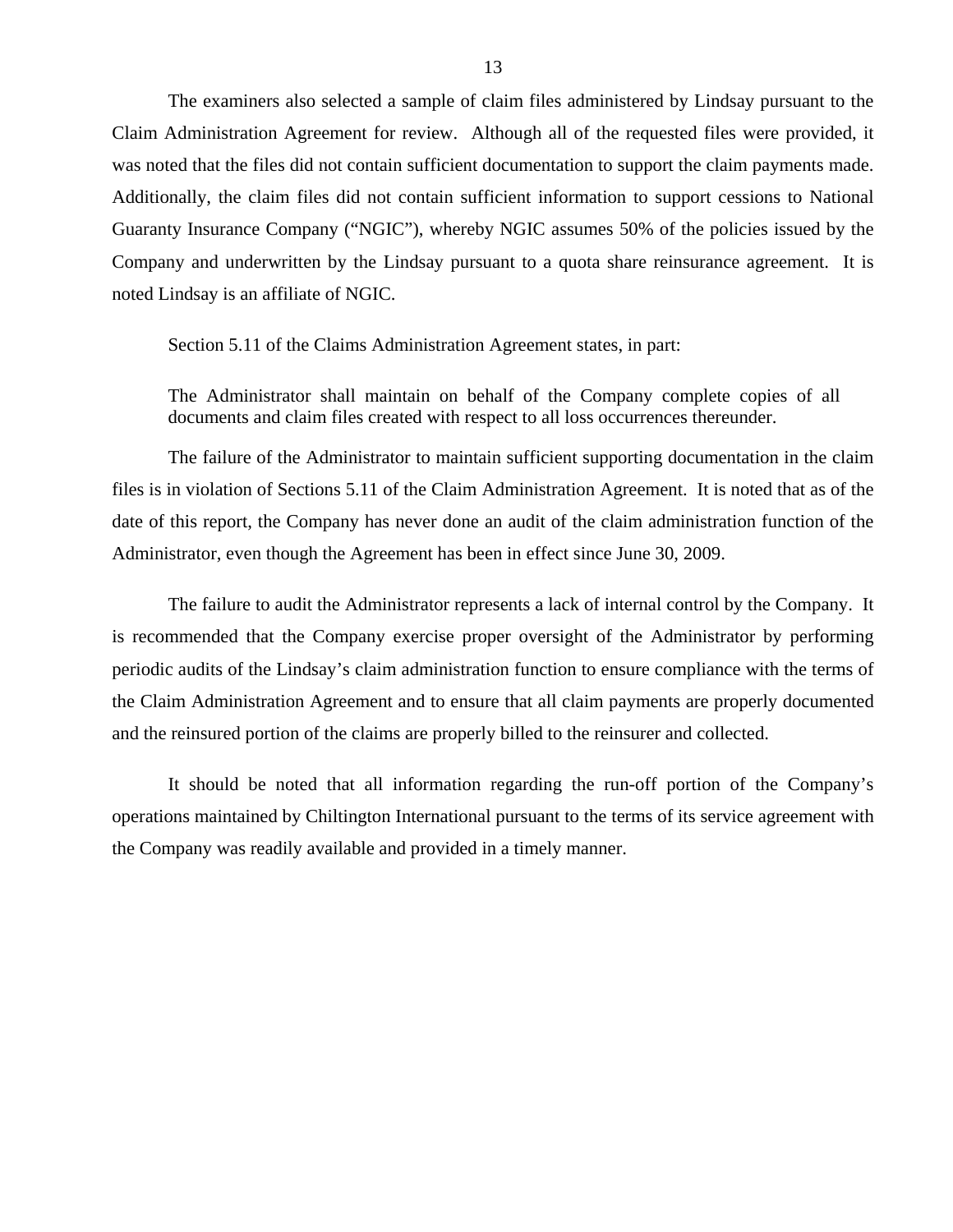# **3. FINANCIAL STATEMENTS**

# A. Balance Sheet

The following shows the assets, liabilities and surplus as regards policyholders as of December 31, 2009 as determined by this examination and as reported by the Company:

| Admitted<br>Assets<br>Assets<br>\$7,325,414<br><b>Bonds</b><br>\$<br>\$7,325,414<br>$\theta$<br>1,273,050<br>1,273,050<br>Cash and short-term investments<br>Investment income due and accrued<br>13,661<br>13,661<br>4,617,844<br>Uncollected premiums and agents' balances in the course of collection<br>4,692,388<br>74.544<br>207,972<br>Amounts recoverable from reinsurers<br>207,972<br>$\theta$<br>195,932<br>Funds held by or deposited with reinsured companies<br>170,236<br>366,168<br>Deposit<br>13,663<br>13,663<br>$\Omega$<br><b>Retroactive Reinsurance Recoverable</b><br>226,603<br>226,603<br>\$14,118,919<br>\$258,443<br>\$13,860,476<br>Total assets | Assets | Assets Not | Net Admitted |
|------------------------------------------------------------------------------------------------------------------------------------------------------------------------------------------------------------------------------------------------------------------------------------------------------------------------------------------------------------------------------------------------------------------------------------------------------------------------------------------------------------------------------------------------------------------------------------------------------------------------------------------------------------------------------|--------|------------|--------------|
|                                                                                                                                                                                                                                                                                                                                                                                                                                                                                                                                                                                                                                                                              |        |            |              |
|                                                                                                                                                                                                                                                                                                                                                                                                                                                                                                                                                                                                                                                                              |        |            |              |
|                                                                                                                                                                                                                                                                                                                                                                                                                                                                                                                                                                                                                                                                              |        |            |              |
|                                                                                                                                                                                                                                                                                                                                                                                                                                                                                                                                                                                                                                                                              |        |            |              |
|                                                                                                                                                                                                                                                                                                                                                                                                                                                                                                                                                                                                                                                                              |        |            |              |
|                                                                                                                                                                                                                                                                                                                                                                                                                                                                                                                                                                                                                                                                              |        |            |              |
|                                                                                                                                                                                                                                                                                                                                                                                                                                                                                                                                                                                                                                                                              |        |            |              |
|                                                                                                                                                                                                                                                                                                                                                                                                                                                                                                                                                                                                                                                                              |        |            |              |
|                                                                                                                                                                                                                                                                                                                                                                                                                                                                                                                                                                                                                                                                              |        |            |              |
|                                                                                                                                                                                                                                                                                                                                                                                                                                                                                                                                                                                                                                                                              |        |            |              |

| Liabilities, Surplus and Other Funds                            |                |                | Surplus<br>Increase |
|-----------------------------------------------------------------|----------------|----------------|---------------------|
|                                                                 | Examination    | Company        | (Decrease)          |
| Liabilities                                                     |                |                |                     |
| Losses and loss adjustment expenses                             | \$14,555,992   | \$11,284,992   | \$(3,271,000)       |
| Reinsurance payable on paid losses and loss adjustment expenses | 2,407,172      | 2,407,172      |                     |
| Commissions payable, contingent commissions and other similar   |                |                |                     |
| charges                                                         | 59,470         | 59,470         |                     |
|                                                                 |                |                |                     |
| Other expenses (excluding taxes, licenses and fees)             | 291,043        | 291,043        |                     |
| Taxes, licenses and fees (excluding federal and foreign income  |                |                |                     |
| taxes)                                                          | 43,944         | 43,944         |                     |
| Unearned premiums                                               | 2,046,486      | 2,046,486      |                     |
| Ceded reinsurance premiums payable (net of ceding commissions)  | 277,600        | 277,600        |                     |
| Funds held by company under reinsurance treaties                | 143,418        | 143,418        |                     |
| Provision for reinsurance                                       | 269,852        | 269,852        |                     |
| Miscellaneous liability                                         | 14,327         | 14,327         |                     |
| <b>Retroactive Reinsurance Ceded</b>                            | (8,637,659)    | (8,008,972)    | 628,687             |
| <b>Total liabilities</b>                                        | \$11,471,645   | \$8,829,331    | \$(2,642,313)       |
| <b>Surplus and Other Funds</b>                                  |                |                |                     |
| Segregated Surplus – Retroactive Reinsurance                    | \$4,712,312    | \$4,712,312    |                     |
| Common capital stock                                            | 5,000,000      | 5,000,000      |                     |
| Gross paid in and contributed surplus                           | 5,592,077      | 5,592,077      |                     |
| Unassigned funds (surplus)                                      | (12, 915, 558) | (10, 273, 244) | (2,642,314)         |
|                                                                 |                |                |                     |
| Surplus as regards policyholders                                | 2,388,831      | 5,031,145      | (2,642,314)         |
| Total liabilities, surplus and other funds                      | \$13,860,476   | \$13,860,476   |                     |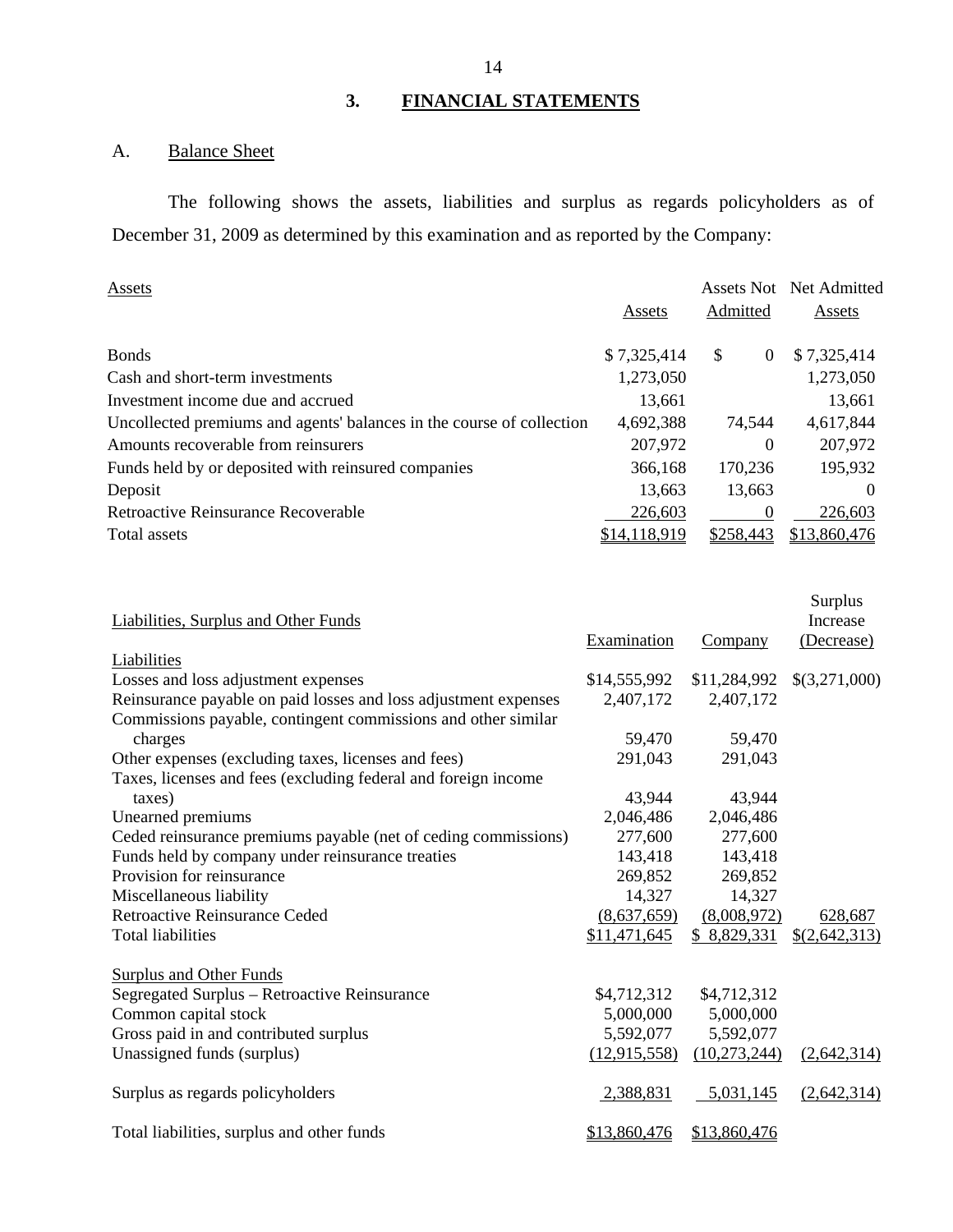#### NOTES:

- 1. The Internal Revenue Service has not audited the Company's Federal Income Tax returns through tax year 2009. The examiner is unaware of any potential exposure of the Company to any tax assessment and no liability has been established herein relative to such contingency.
- 2. This examination has determined that as of December 31, 2009, the Company's capital of \$5,000,000 was impaired in the amount of \$2,611,169. Subsequently, on February 6, 2012, the Company amended its charter to reduce its outstanding capital stock from \$5,000,000 to \$2,000,000. If the charter amendment had been in effect as of the examination date, the Company's capital would not have been impaired.
- 3. It is noted that the examination reserves for losses and loss adjustment expenses includes approximately \$271,000 for runoff business assumed from Pine Top Insurance Company ("Pine Top"), an Illinois insurer that is currently in receivership in the state of Illinois. The examination reserve for the Pine Top claims is the same as the amount reported by the Company as of the examination date. However, it is noted that the Receiver has claimed an additional receivable in the amount of \$909,000, for which the Company is disputing its liability on the basis that claim information was not provided to them in a timely manner. Effective December 3, 2010, the Receiver assigned to a third party (the "Assignee") all of its rights, title, benefit and interest in monies due from the Company relative to the Pine Top claims. As of the date of this report, there has been no resolution on this matter.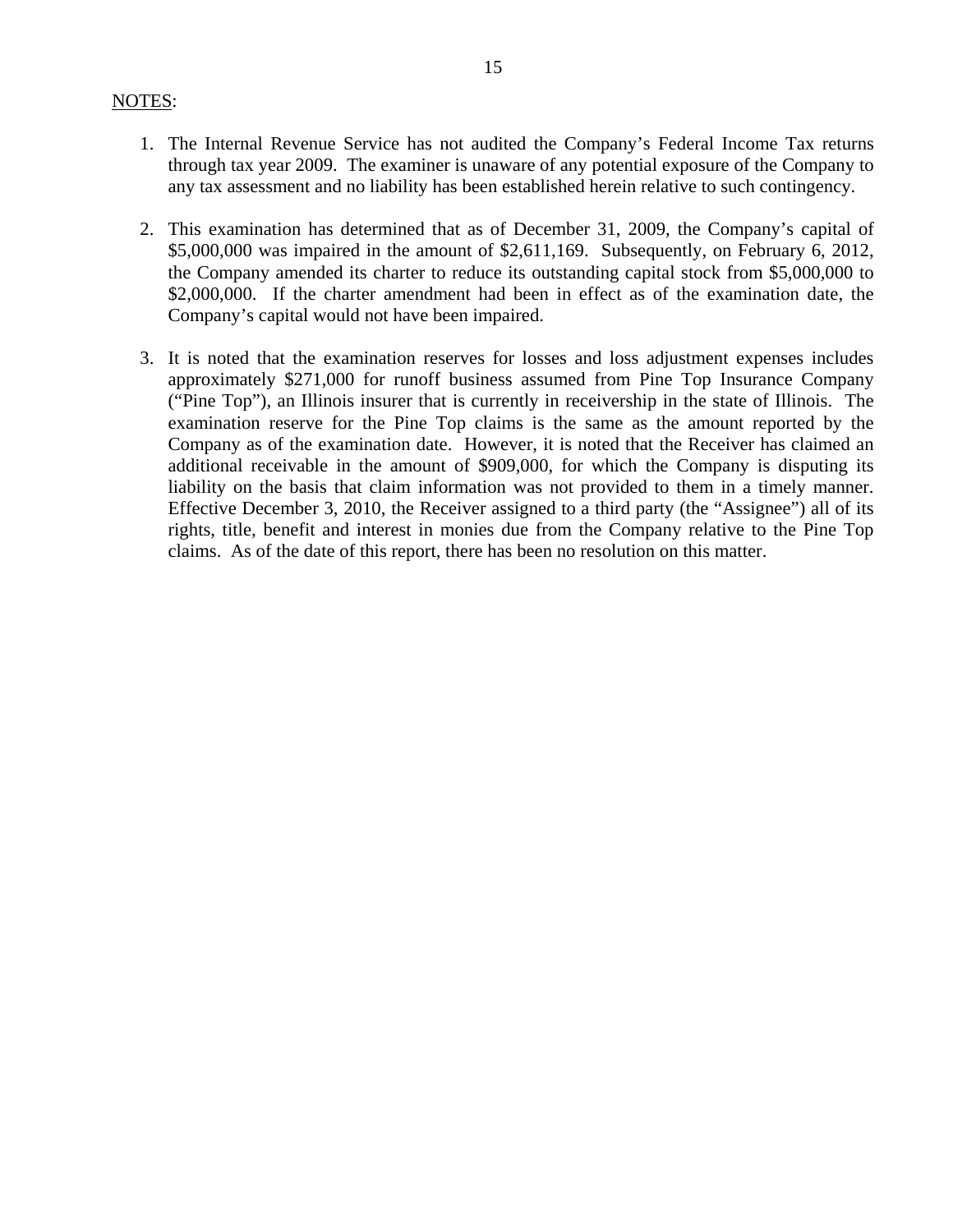# B. Statement of Income

Surplus as regards policyholders decreased \$7,833,902 during the three-year examination period January 1, 2007 through December 31, 2009, detailed as follows:

| <b>Underwriting Income</b>                                                                                                                                                           |                                                    |                |
|--------------------------------------------------------------------------------------------------------------------------------------------------------------------------------------|----------------------------------------------------|----------------|
| Premiums earned                                                                                                                                                                      |                                                    | \$19,402,038   |
| Deductions:<br>Losses and loss adjustment expenses incurred<br>Other underwriting expenses incurred                                                                                  | \$22,972,806<br>9,214,564                          |                |
| Total underwriting deductions                                                                                                                                                        |                                                    | 32,187,370     |
| Net underwriting gain or (loss)                                                                                                                                                      |                                                    | \$(12,785,332) |
| <b>Investment</b> Income                                                                                                                                                             |                                                    |                |
| Net investment income earned<br>Net realized capital gain                                                                                                                            | \$<br>880,220<br>(96, 364)                         |                |
| Net investment gain or (loss)                                                                                                                                                        |                                                    | 783,856        |
| Other Income                                                                                                                                                                         |                                                    |                |
| Net gain or (loss) from agents' or premium balances charged off<br>Finance and service charges not included in premiums<br>Miscellaneous expense<br>Ceded to retroactive reinsurance | \$ (689, 645)<br>2,191,207<br>(2,000)<br>4,313,543 |                |
| Total other income                                                                                                                                                                   |                                                    | 5,813,105      |
| Net income after dividends to policyholders but before federal<br>and foreign income taxes                                                                                           |                                                    | \$(6,188,371)  |
| Federal and foreign income taxes incurred                                                                                                                                            |                                                    | $\theta$       |
| Net income (loss)                                                                                                                                                                    |                                                    | \$(6,188,371)  |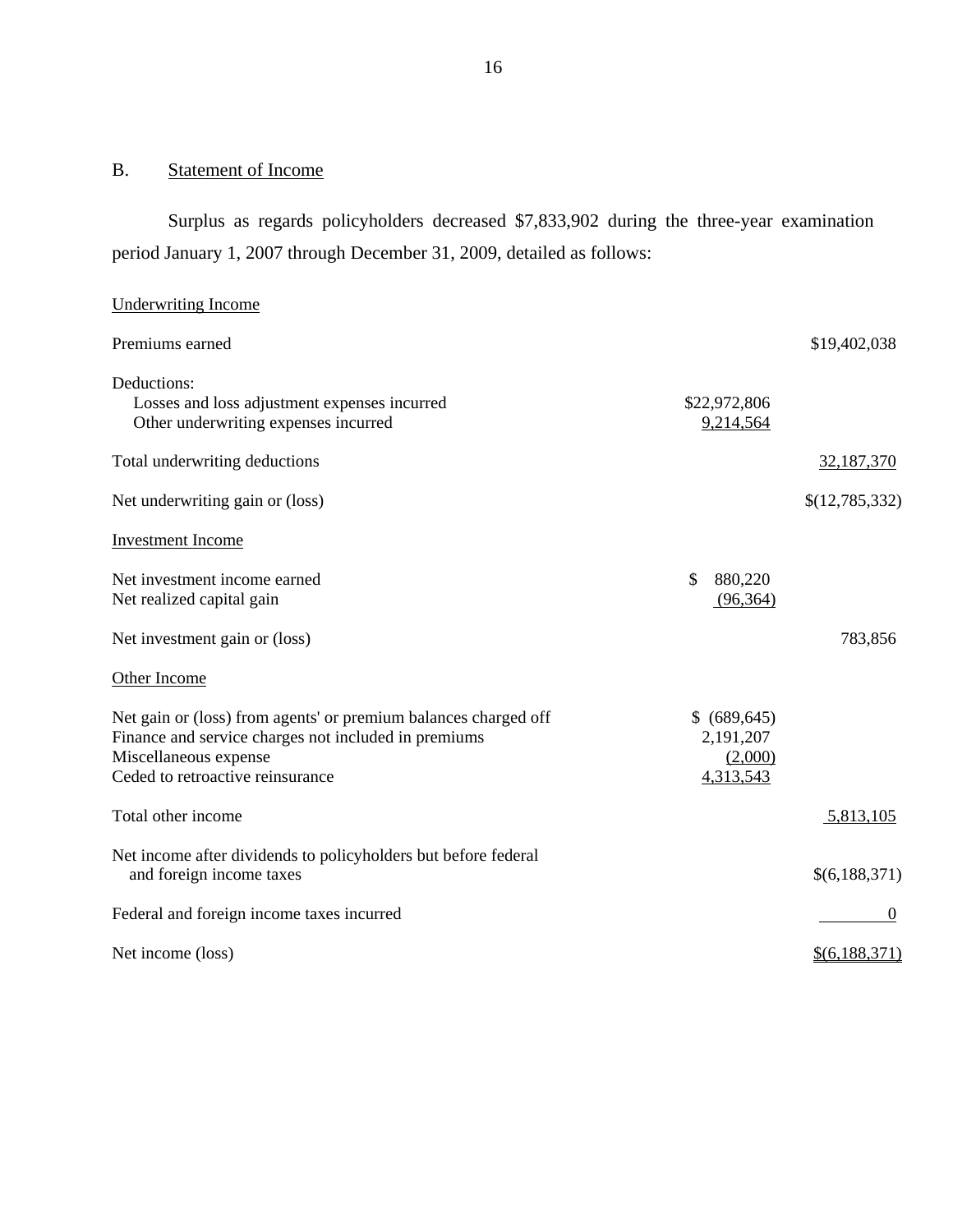|                                                                                       | Gains in<br><b>Surplus</b> | Losses in<br><b>Surplus</b> |             |
|---------------------------------------------------------------------------------------|----------------------------|-----------------------------|-------------|
| Net loss                                                                              |                            | \$6,188,371                 |             |
| Change in non-admitted assets<br>Change in provision for reinsurance                  | \$131,673                  | 48,204                      |             |
| Total gains and losses                                                                | \$131,673                  | \$6,236,575                 |             |
| Net increase (decrease) in surplus                                                    |                            |                             | (6,104,902) |
| Surplus as regards policyholders per report on<br>examination as of December 31, 2009 |                            |                             | \$2,388,831 |

#### Surplus as regards policyholders per report on examination as of December 31, 2006  $$ 8,493,733$

#### **4. LOSSES AND LOSS ADJUSTMENT EXPENSES**

The examination liability for the captioned items of \$14,555,992 is \$3,271,000 more than the \$11,284,992 reported by the Company as of December 31, 2009. The examination analysis was conducted in accordance with generally accepted actuarial principles and practices and was based on statistical information contained in the Company's internal records and in its filed annual statements.

A review of the Company's loss and defense and cost containment ("DCC") expenses for its runoff business indicated that since 2007, the Company has reduced its outstanding reserves by the amount paid for each accident year, resulting in incurred loss and DCC expenses of \$0. Therefore, it appears that the Company has not updated its reserve review for the runoff business for several years. We also note that the Company booked its appointed actuary's selected asbestos and environmental ("A&E") reserve, but in order to maintain the \$0 incurred, it allocated only \$388,000 for Breast Implant and Non-Mass Tort liability. The Company reported known case loss and DCC reserves on these liabilities in the amount of \$1.970 million at December 31, 2009, which implies an unrealistic negative IBNR reserve in the amount of \$1.582 million. It is recommended that the Company regularly update its loss and DCC reserve review for it runoff business segment and establish adequate loss and DCC reserves.

Since 2002, the Company has consistently reported reserves for adjusting and other ("A&O") expenses in an amount of approximately \$1.9 million. Historically, the Company has reported A&O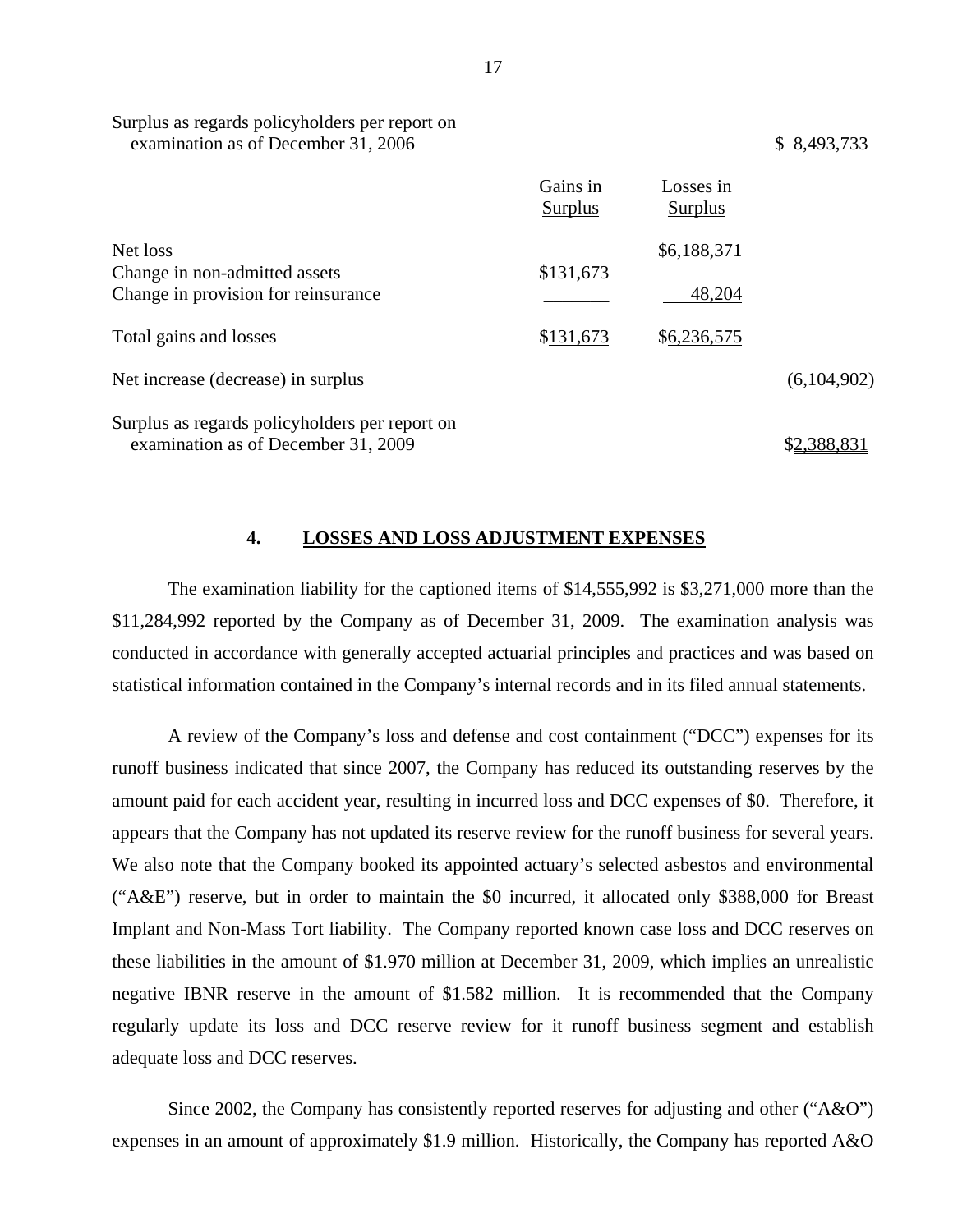<span id="page-19-0"></span>payments in excess of \$500,000 per year. Based on the long-tailed nature of the exposures underlying the runoff business, the Department has determined that the A&O reserves established by the Company are significantly deficient. It is recommended that the Company perform ongoing loss and loss adjustment expense reserve reviews and establish sufficient A&O reserves for its runoff business.

It is noted that the examination reserves for losses and loss adjustment expenses includes approximately \$271,000 for runoff business assumed from Pine Top Insurance Company ("Pine Top"), an Illinois insurer that is currently in receivership in the state of Illinois. The examination reserve for the Pine Top claims is the same as the amount reported by the Company as of the examination date. However, it is noted that the Illinois Receiver of Pine Top had claimed an additional receivable in the amount of \$909,000, and the Company is still disputing this liability on the basis that claim information was not provided to it in a timely manner. It is noted that effective December 3, 2010, the Illinois Receiver assigned all of its rights, title, benefit and interest in monies due from the Company relative to the Pine Top claims to a third party. As of the date of this report, there has been no resolution on this matter.

#### **5. RETROACTIVE REINSURANCE CEDED**

The examination contra-liability for the captioned item of \$(8,637,659) is \$628,687 more than the \$(8,008,972) reported by the Company as of December 31, 2009. The increase in the contraliability results from the examination increase in the liability for Losses and loss adjustment expenses and represents the full amount of coverage remaining on the loss portfolio transfer agreement, which is more fully described in item 2C of this report.

#### **6. CONCLUSION**

This examination has determined that as of December 31, 2009, the Company's capital of \$5,000,000 was impaired in the amount of \$2,611,169. Subsequently, on February 6, 2012, the Company amended its charter to reduce its outstanding capital stock from \$5,000,000 to \$2,000,000. If the charter amendment had been in effect as of the examination date, the Company's capital would not have been impaired.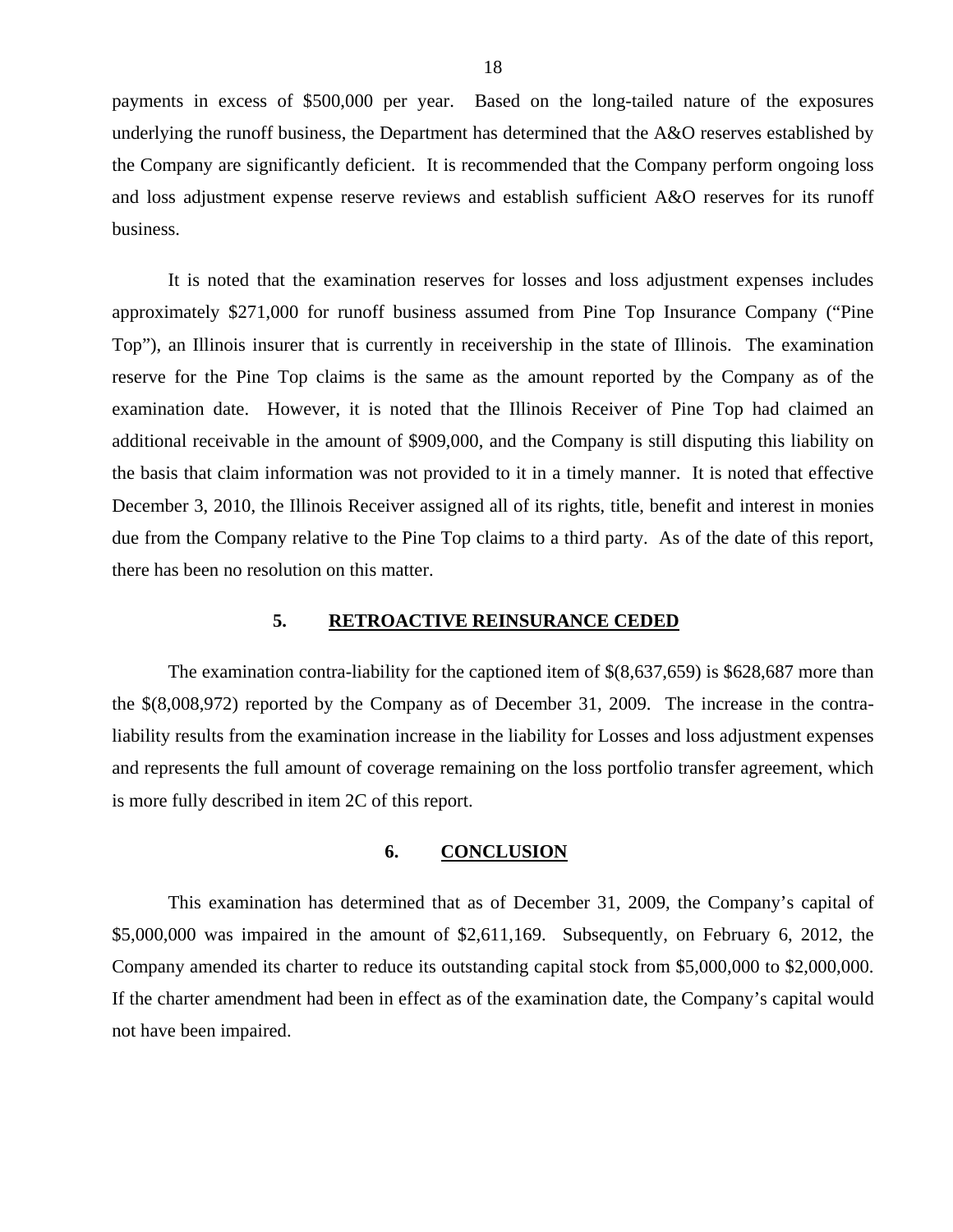## **7. COMPLIANCE WITH PRIOR REPORT ON EXAMINATION**

The prior report on examination contained four recommendations as follows (page numbers refer to the prior report):

#### ITEM PAGE NO.

#### **Accounts and Records**

Annual Statement Reporting - Schedule Y

A. Accounts and Records<br>i. Annual Statement Reporting – Schedule Y<br>It is recommended that the Company exercise care in the preparation of its filed annual statement and correctly report information concerning parent, subsidiaries, and affiliates in Schedule Y - Part1. 8

The Company has complied with this recommendation.

#### **Custodial Agreements**

ii. Custodial Agreements<br>It is recommended that the Company enter into updated custodial agreements that comply with Part 1 Section IV(J) of the NAIC's Financial Condition Examiner's Handbook by revising its custodial agreements to include all of the requisite safeguards and controls. 9

The Company has not complied with this recommendation and a similar comment is included in this report.

#### **CPA** Engagement Letter

iii. CPA Engagement Letter<br>It is recommended that the Company amend its contract with its CPA to include the terms and provisions required by Department Regulation 118. 10

The Company has complied with this recommendation.

#### **Annual Statement Reporting - Cash**

iv. Annual Statement Reporting - Cash<br>It is recommended that the Company comply with the NAIC Annual Statement Instructions and properly report its investment in "Tri Party Repo Gov Agency  $6018$ " in Schedule E – Pat 3 Columns 5 and 6 under the caption "All Other Special Deposits" as "Deposits to secure reinsurance obligations" per the Annual Statement Instructions on future filed financial statements.

The Company has compiled with this recommendation.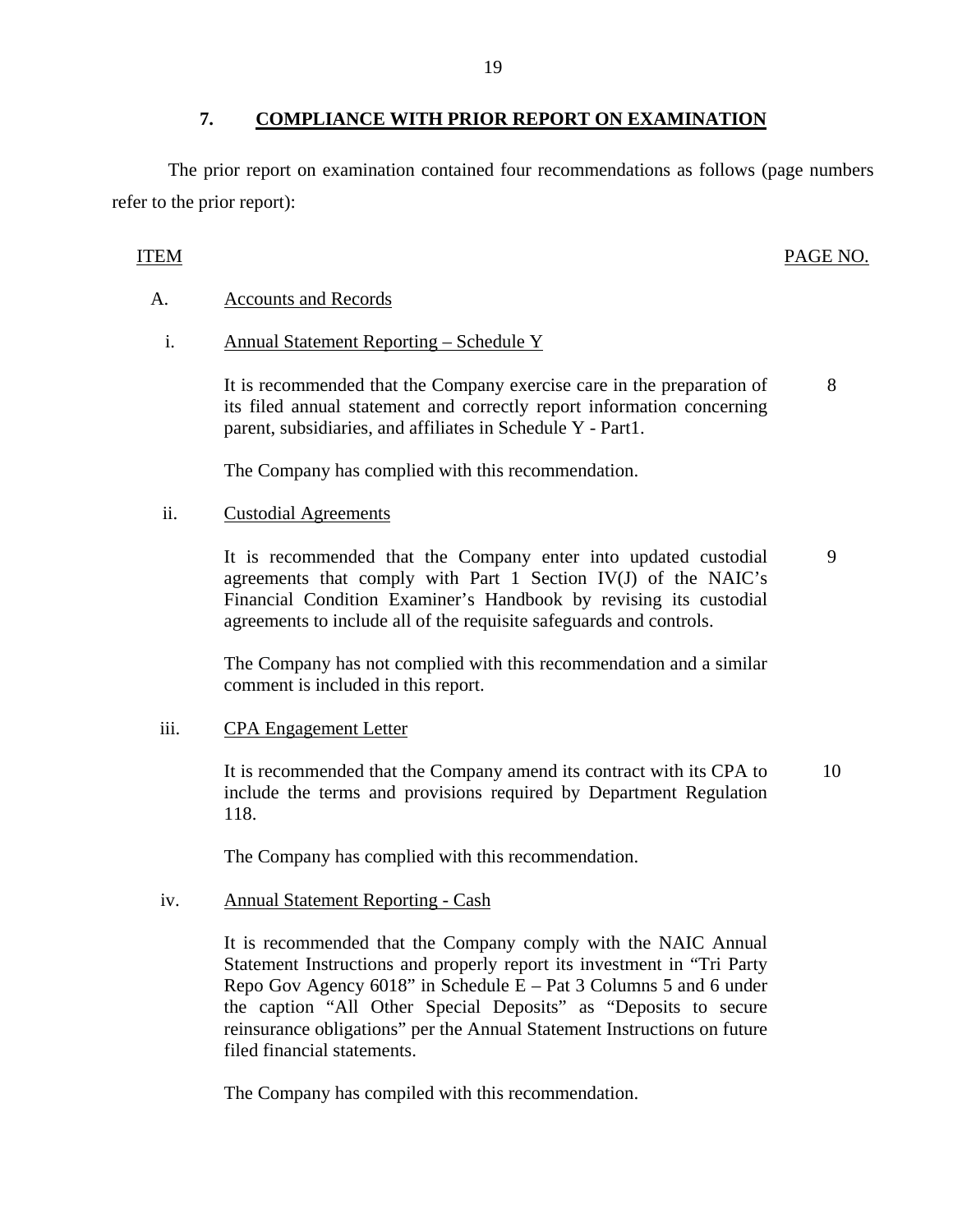#### 20

#### **8. SUMMARY OF COMMENTS AND RECOMMENDATIONS**

#### ITEM

#### Surplus Impairment

A. Surplus Impairment<br>This examination has determined that as of December 31, 2009, the Company's capital of \$5,000,000 was impaired in the amount of \$2,611,169. Subsequently, on February 6, 2012, the Company amended its charter to reduce its outstanding capital stock from \$5,000,000 to \$2,000,000. If the charter amendment had been in effect as of the examination date, the Company's capital would not have been impaired. EXALLE STEP INTO THE CONTROLLED TRANSFACT THE CONTROLLED TRANSFACT THE CONTROLLED CONTROLLED TRANSFACT THE CONTROLLED CONTROLLED TRANSFACT THE CONTROLLED SACTION CONTROLLED SACTION CONTROLLED SACTION CONTROLLED SACTION CON 1, 15, 18

#### Management

B. Management<br>It is recommended that board members who are unable or unwilling to attend meetings consistently should resign or be replaced. 5

- Conflict of Interest Policy and Statements
- C. Conflict of Interest Policy and Statements<br>i. It is recommended that the Company establish a conflict of interest policy and submit such policy to its board of directors for approval. 5
	- ii. It is recommended that the Company require its officers, directors and key employees to complete and sign on an annual basis a conflict of interest statement, wherein the signer would disclose any potential conflicts of interest, and retain the statements in its files. 5
- iii. It is further recommended that the completed and signed conflict of interest statements be provided to the Company's board of directors annually and that the minutes of the board of directors' meetings acknowledge their review. 5
- Reinsurance
- D. <u>Reinsurance</u><br>i. It is recommended that the Company account for the assumed reinsurance contract entered into effective January 1, 2009 as retroactive reinsurance pursuant to the provisions of Paragraph 24 of SSAP No. 62R. 7
	- ii. It is recommended that the Company take proper care in completing Schedule F-Part 3 and properly report unauthorized reinsurers. 8
	- iii. It is recommended that the Company take proper care in completing its annual statement to ensure that the reinsurance recoverable amount reported on the balance sheet agrees with the amount reported on Schedule F-Part 3. 8

#### **Risk Management and Internal Controls**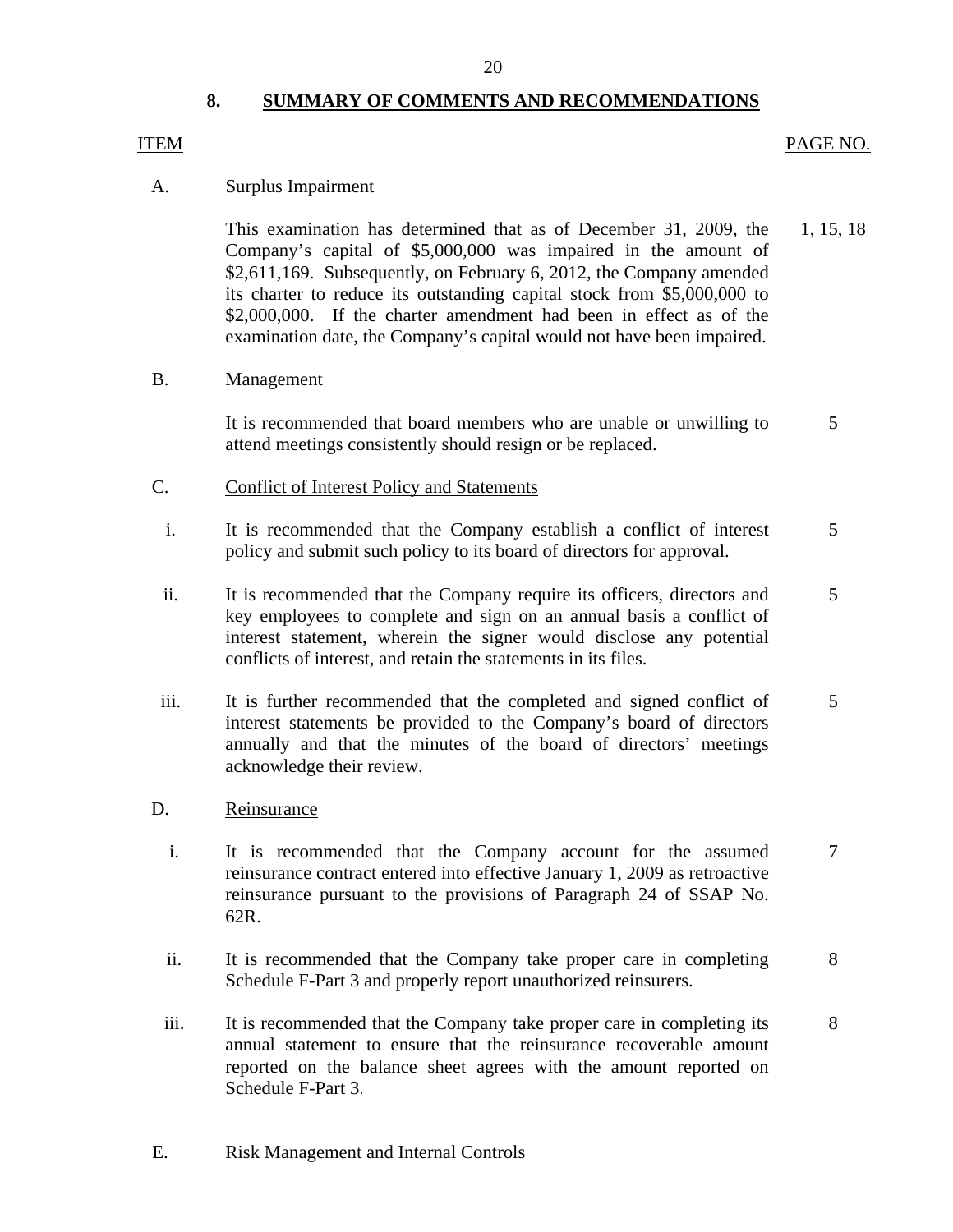21

- ii. It is recommended that the Company exercise proper oversight of the Administrator by performing periodic audits of the Lindsay's claim administration function to ensure compliance with the terms of the Claim Administration Agreement and to ensure that all claim payments are properly documented and the reinsured portion of the claims are properly billed to the reinsurer and collected.
- **Losses and Loss Adjustment Expenses**
- F. Losses and Loss Adjustment Expenses<br>i. It is recommended that the Company regularly update its loss and DCC reserve review for it runoff business segment and establish adequate loss and DCC reserves.
	- ii. It is recommended that the Company perform ongoing loss and loss adjustment expense reserve reviews and establish sufficient A&O reserves for its runoff business. 18
	- iii. It is noted that the examination reserves for losses and loss adjustment expenses includes approximately \$271,000 for runoff business assumed from Pine Top Insurance Company ("Pine Top"), an Illinois insurer that is currently in receivership in the state of Illinois. The examination reserve for the Pine Top claims is the same as the amount reported by the Company as of the examination date. However, it is noted that the Illinois Receiver of Pine Top had claimed an additional receivable in the amount of \$909,000 and the Company is still disputing this liability on the basis that claim information was not provided to it in a timely manner. It is noted that effective December 3, 2010, the Receiver assigned all of its rights, title, benefit and interest in monies due from the Company relative to the Pine Top claims to a third party. As of the date of this report, there has been no resolution on this matter. 18

13

17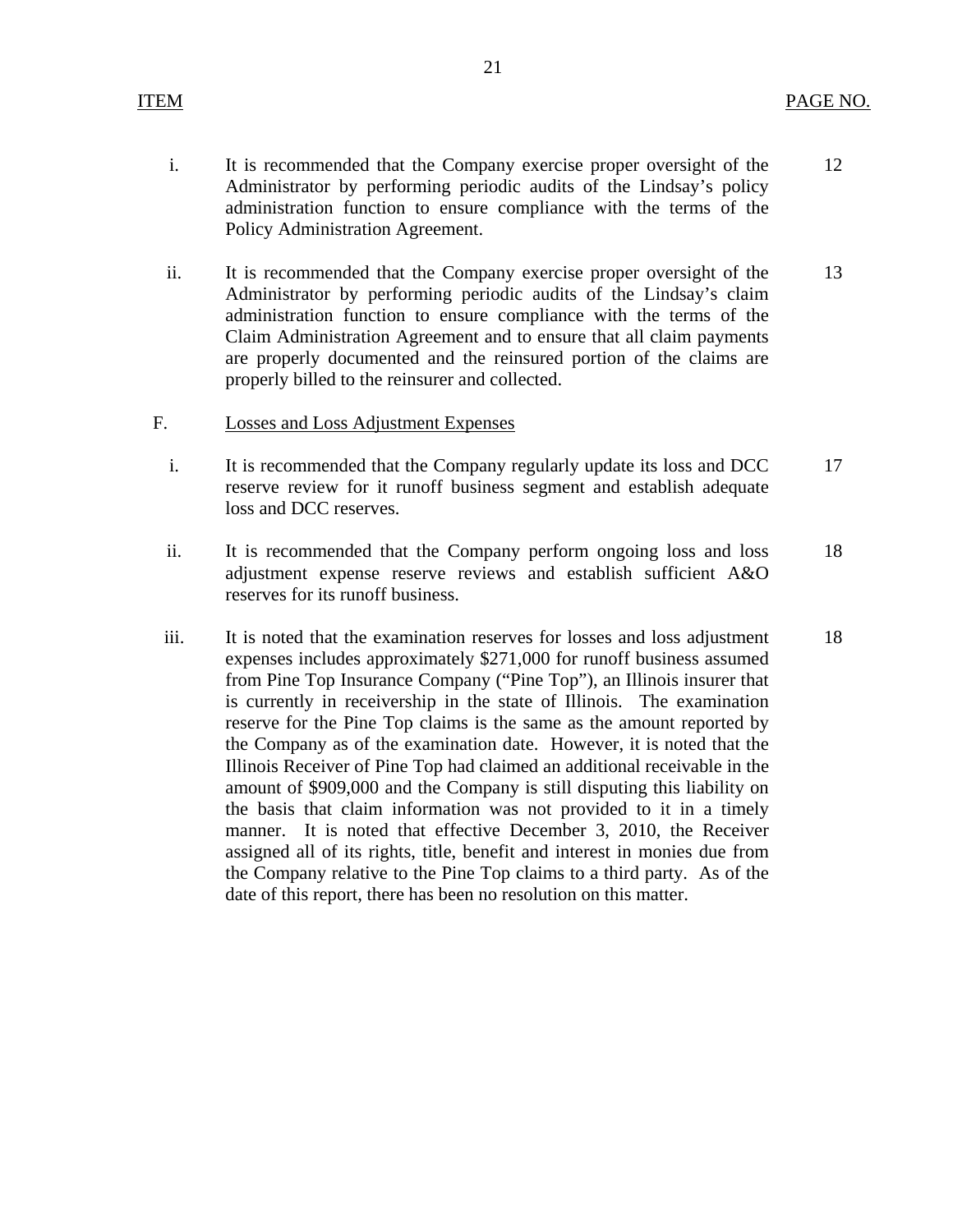Respectfully submitted,

 Joseph Revers, CFE Senior Insurance Examiner

STATE OF NEW YORK  $)$  )ss: COUNTY OF WESTCHESTER )

JOSEPH REVERS, being duly sworn, deposes and says that the foregoing report, subscribed by him, is true to the best of his knowledge and belief.

 $\frac{1}{s}$ 

 $\sqrt{s}$ 

 $\overline{\phantom{a}}$ 

Joseph Revers

Subscribed and sworn to before me

this day of  $\qquad \qquad$  , 2012.